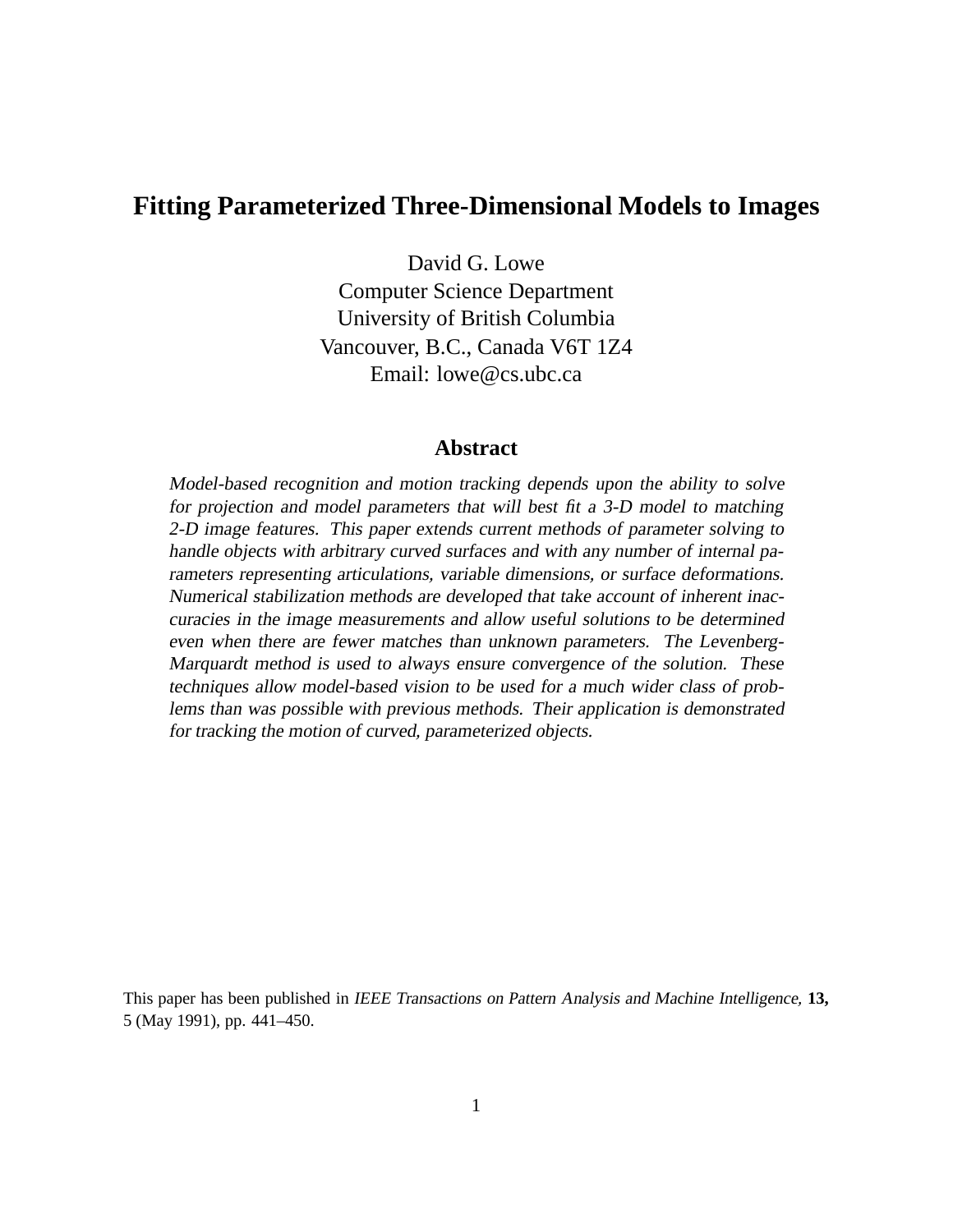### **1 Introduction**

Model-based vision allows prior knowledge of the shape and appearance of specific objects to be used during the process of visual interpretation. Reliable identifications can be made by identifying consistent partial matches between the models and features extracted from the image, thereby allowing the system to make inferences about the scene that go beyond what is explicitly available from the image. By providing this link between perception and prior knowledge of the components of the scene, model-based recognition is an essential component of most potential applications of vision.

One important component of model-based vision is the ability to solve for the values of all viewpoint and model parameters that will best fit a model to some matching image features. This is important because it allows some tentative initial matches to constrain the locations of other features of the model, and thereby generate new matches that can be used to verify or reject the initial interpretation. The reliability of this process and the final interpretation can be greatly improved by taking account of all available quantitative information to constrain the unknown parameters during the matching process. In addition, parameter determination is necessary for identifying object sub-categories, for interpreting images of articulated or flexible objects, and for robotic interaction with the objects.

In most cases, it is possible to solve for all unknown parameters for a 3-D model from matches to a single 2-D image. However, in some circumstances—such as when both the size and distance of the model is unknown—the accuracy of parameter determination can be substantially improved by simultaneously fitting the model to images taken from more than one viewpoint. The methods presented here can be used in either situation.

The locations of projected model features in an image are a non-linear function of the viewpoint and model parameters. Therefore, the solution is based on Newton's method of linearization and iteration to perform a least-squares minimization. This is augmented by a stabilization method that incorporates a prior model of the range of uncertainty in each parameter and estimates of the standard deviation of each image measurement. This allows useful approximate solutions to be obtained for problems that would otherwise be underdetermined or ill-conditioned. In addition, the Levenberg-Marquardt method is used to always force convergence of the solution to a local minimum. These techniques have all been implemented and tested as part of a system for model-based motion tracking, and they have been found to be reliable and efficient.

### **2 Previous approaches**

Attempts to solve for viewpoint and model parameters date back to the work of Roberts [30]. Although his solution methods were specialized to certain classes of objects, such as rectangular blocks, Roberts clearly understood the value of quantitative parameter determination for making vision robust against missing and noisy data. Unfortunately, there were few attempts to build upon this work for many years following its initial publication.

In 1980, the author [19] presented a general technique for solving for viewpoint and model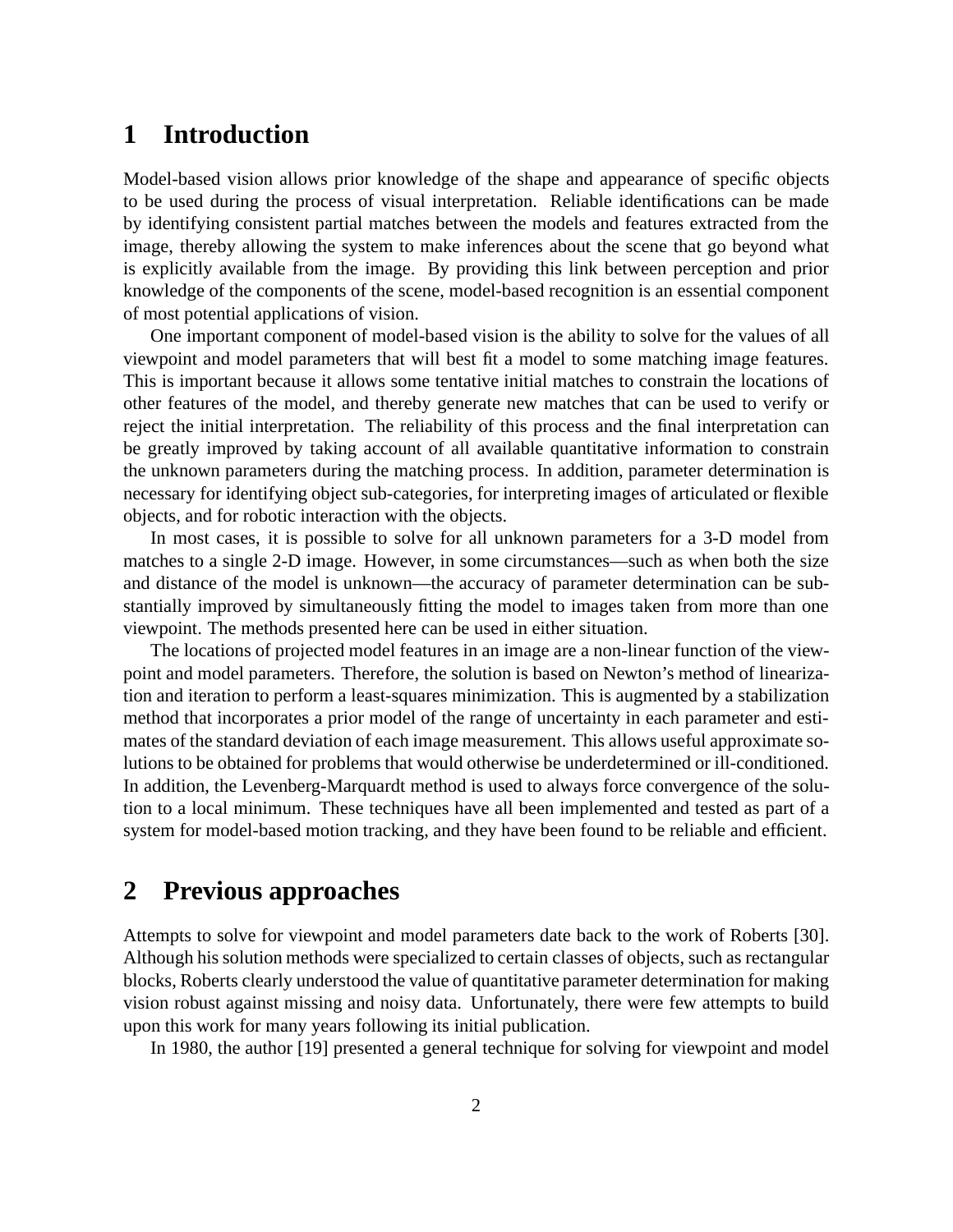parameters using Newton's method for nonlinear least-squares minimization. Since that time the method has been used successfully in a number of applications, and it also provides the starting point for the work presented in this paper. The application of the method to robust model-based recognition has been described by Lowe [20, 21, 22], McIvor [26], and Worrall, Baker & Sullivan [34]. Bray [2] has applied the method to model-based motion tracking of rigid objects. Ishii *et al.* [14] describe the application of this work to the problem of tracking the orientation and location of a robot hand from a single view of LED targets mounted on the wrist. Their paper provides a detailed analysis that shows good accuracy and stability. Goldberg & Lowe [8] describe the application and testing of a number of more advanced numerical methods for this problem.

In recent years, there has been a considerable increase in the number of publications on parameter solving for model-based vision, with most of the work aimed at solving for viewpoint parameters of rigid objects. Liu *et al.* [18] and Kumar [15] have examined alternative iterative approaches to solving for the viewpoint parameters by separating the solution for rotations from those for translations. However, Kumar shows that this approach leads to much worse parameter estimates in the presence of noisy data. Therefore, he adopts a similar simultaneous minimization as is used in the work above. A quite different approach based on the use of elimination methods to provide the initial problem formulation has been proposed by Ponce and Kriegman [29]. This also uses Newton's method for the final parameter determination based on least-squares minimization.

Haralick *et al.* [11] have experimented with robust methods such as iterative reweighting in order to allow for outliers caused by incorrect matches. However, their results show that even one outlier among 20 correct matches leads to a large increase in expected error following reweighting. The alternative that is used in this paper is to provide a higher-level search process that considers other sets of matches when the first set fails to result in an accurate fit of the model.

#### **2.1 The problem of multiple solutions**

Much work has been published on characterizing the minimum amount of data needed to solve for the six viewpoint parameters (assuming a rigid object) and on solving for each of the multiple solutions that can occur when only this minimum data is available. Fischler and Bolles [6] show that up to four solutions will be present for the problem of matching 3 model points to 3 image points, and they give a procedure for identifying each of these solutions. A solution for the corresponding 4-point problem, which can also have multiple solutions under some circumstances, is given by Horaud *et al.* [12]. Huttenlocher and Ullman [13] show that the 3-point problem has a simple solution for orthographic projection, which is a sufficiently close approximation to perspective projection for some applications. They use the term "alignment" to refer to the solution for viewpoint parameters during the model fitting process. In the most valuable technique for many practical applications, Dhome *et al.* [4] give a method for determining all solutions to the problem of matching 3 model lines to 3 image lines. They show that this is particularly useful for generating starting positions for the iterative techniques used in this paper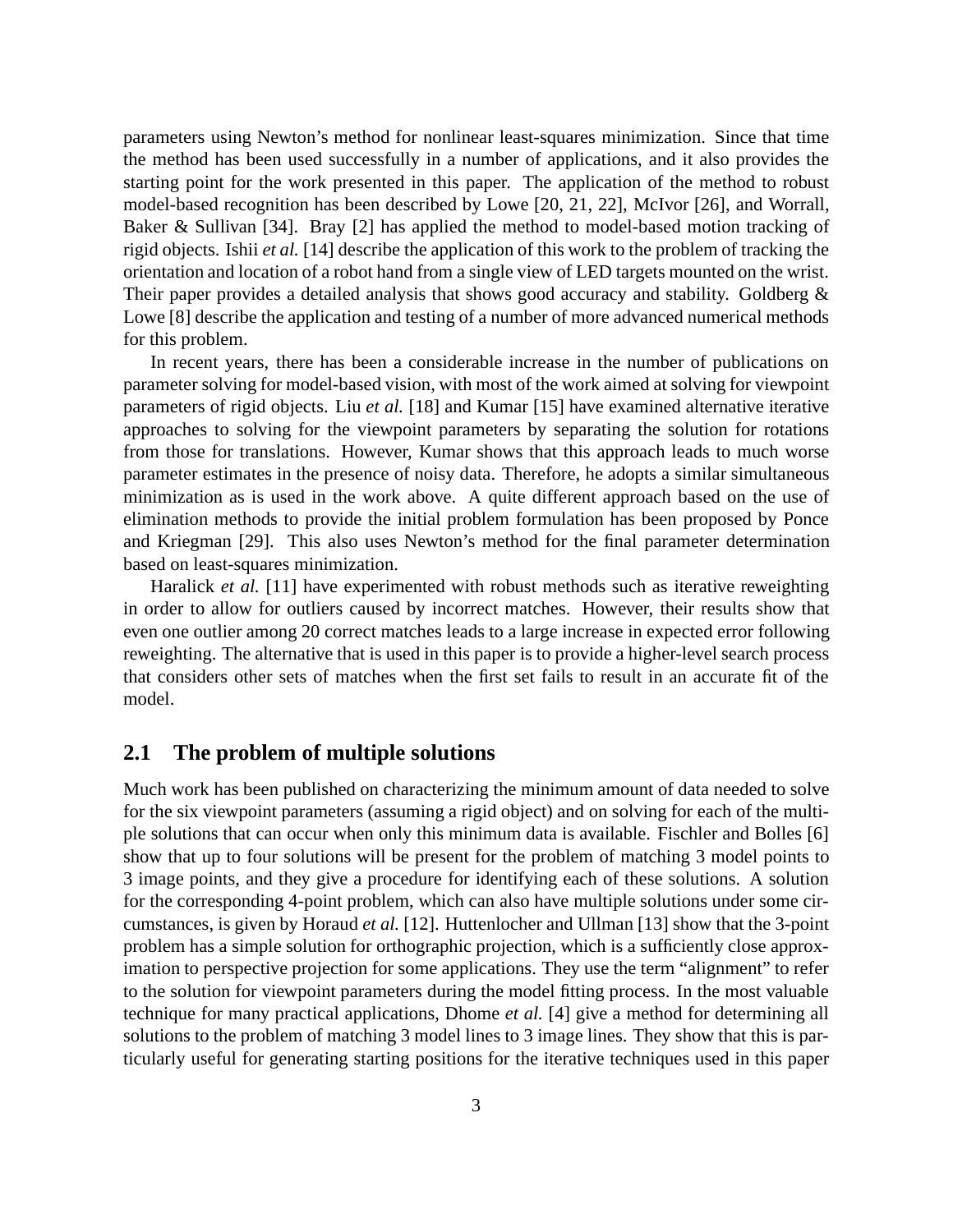when there are multiple solutions.

This work on determining all possible exact solutions will no doubt be important for some specific vision applications, but it is probably not the best approach for practical parameter determination in general model-based vision. One problem with these methods is that they do not address the issue of ill-conditioning. Even if a problem has only one analytic solution, it will often be sufficiently ill-conditioned in practice to have a substantial number and range of solutions. Secondly, all these methods deal with specific properties of the six viewpoint parameters, and there is little likelihood that they can be extended to deal with an arbitrary number of internal model parameters. Finally, these methods fail to address the problem of what to do when the solution is underconstrained. The stabilization methods described in this paper allow an approximate solution to be obtained even when a problem is underconstrained, as will often be the case when models contain many parameters.

Possibly the most convincing reason for believing that it is not necessary to determine all possible solutions is the fact that human vision apparently also fails to do so. The well-known Necker cube illusion illustrates that human vision easily falls into a local minimum in the determination of viewpoint parameters, and seems unable to consider multiple solutions at one time. Rock [31], pp. 22ff summarizes the way in which human perception seems to always adopt one particular perception at any time even in the face of completely indeterminate continuous variables. The perception can suddenly change to a new stable position in the face of new information, which may come internally from other components of the visual system (attention) as well as from the external stimulus. This behavior is consistent with a stabilized minimization approach for determining the parameter values, in which the process can be initiated from new starting points as new information becomes available. The extremely good performance of human vision in most recognition problems, in spite of its potential for getting stuck in false local minima, indicates that local minima may not be a major problem when determining model parameters.

It is worth noting that the parameter solving problem is simplified when accurate 3-D image data is available (as from a scanning laser rangefinder), since this avoids some of the non-linearities resulting from projection. Examples of solutions to this problem are given by Faugeras & Hebert [5] and Grimson & Lozano-Pérez [10]. However, in this paper we restrict our attention to fitting 3-D models to 2-D image features.

# **3 Object and scene modeling**

Most research in model-based vision has been based on models of simple polyhedral 3-D objects. While they are simple to work with, they are clearly inadequate for representing many real-world objects. Some research has been based on models built from certain classes of volumetric primitives, most notably generalized cylinders [1, 3] and superquadrics [27]. While these are attractive because of their ability to capture common symmetries and represent certain shapes with few parameters, they are ill-suited for modeling many natural objects that do not exhibit the set of regularities incorporated into the primitives.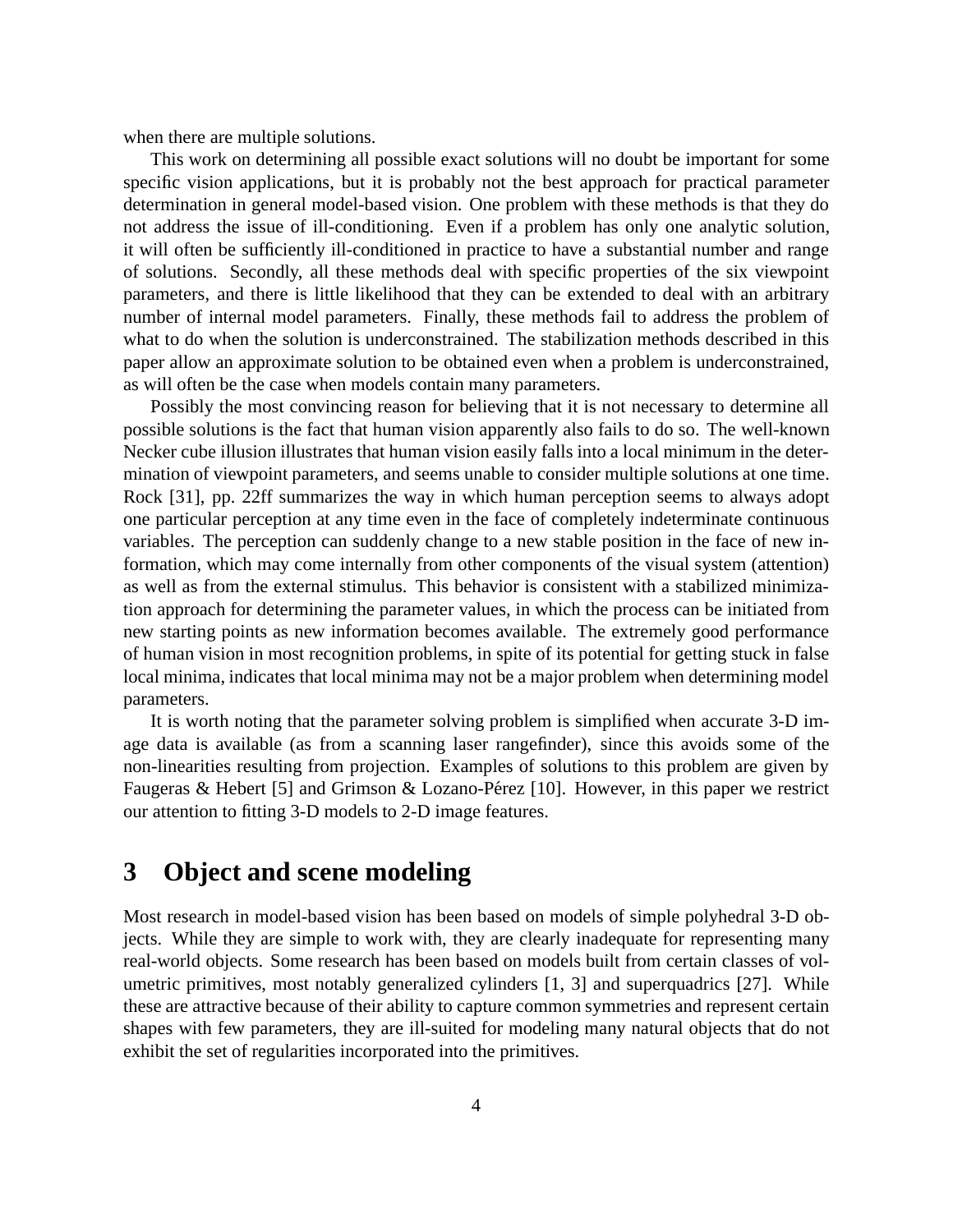

Figure 1: Model points (in circles) are represented as leaves in a tree of rotation or translation transformations. The position and partial derivatives of each point in camera-centered coordinates is determined by the transformations along the path back to the root.

The field that has most thoroughly examined the problem of representing the visual appearance of arbitrary objects is computer graphics. The lessons from developments in that field are quite clear: complex analytic representations have given way to simple local approximations as the most cost-effective solution. The most common forms of local approximation now used for model representation prior to rendering are polygonal surface patches, with the appropriate interpolation in the various parameters of interest for display. Since an arbitrary function can be approximated to any desired degree of accuracy by using enough simple local approximations, the only important issue at this level of representation is one of efficiency. Experience in computer graphics has tended to show that the increased number of approximating patches required for simple linear approximations is more than compensated for by the speed with which they can be manipulated. Of course, more complex splines and volumetric primitives may still be used for model input or other higher-level reasoning.

As with computer graphics, vision is based upon the art of approximation. Of course, it is important to approximate the appropriate measurements, as otherwise an approximation in one quantity may introduce unwanted errors in its derivatives or other functions that depend upon it. In model-based vision, we are concerned with correctly approximating those functions that will be matched with image measurements. In the case of edge-based matching, this will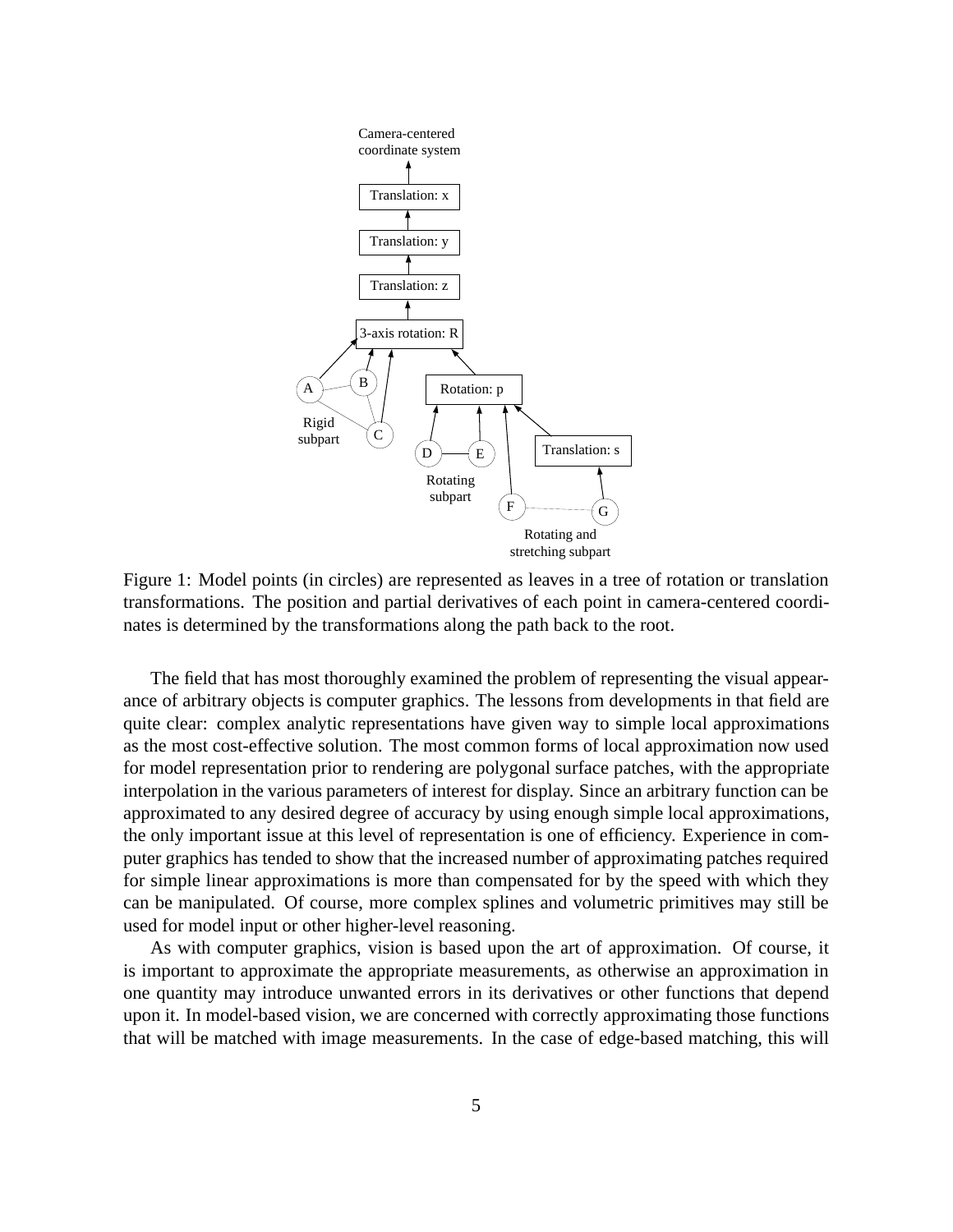include the projected locations, tangents, curvatures, and discontinuities of edges. If shading or surface properties were being matched, then surface curvatures must also be approximated. We have developed a modeling system that allows these quantities to be modeled as a function of viewpoint and internal model parameters to any desired degree of accuracy and used for efficient parameter solving.

Although model-based vision can learn much from computer graphics, the modeling requirements also have important differences. In model-based matching to 2-D images, the models are matched to derived image features rather than being used to generate dense surface descriptions. For example, it is important to be able to directly calculate the positions of occluding contours, which is not possible in many modeling systems developed for computer graphics. Since the models are projected and manipulated in the inner-loop of the matching process, it is important that all possible sources of efficiency particular to the vision domain be exploited. In addition, certain quantities that do not occur in graphics applications, such as derivatives with respect to model parameters, must be efficiently represented and computed. For all these reasons, it is necessary to develop a modeling system aimed at vision rather than adopting existing systems developed for graphics.

A simple modeling language has been developed that can be used to describe arbitrary models and their internal parameters for use in model-based vision. The language is used to define and name 3-D points, edges and surface patches, as well as model parameters defining rotations and translations. Each model point is a leaf in a tree of coordinate transformations that represent any combination of previous rotations and translations specified by different parameters (see Figure 1). The same mechanism is used to handle both viewpoint parameters and internal model parameters, so the root of this tree represents the camera coordinate frame.

When an internal model is built from a description in this language, a dense pointer network is constructed that links each edge element to its adjoining surface patches and endpoints. A caching mechanism is used so that the visibility of each surface polygon and the projection of each point is calculated only once, unlike in most graphics modeling systems. Because each point on a surface or line may move independently by being attached to different frames, it is possible to specify arbitrary flexible motions of models. For example, the line connecting the points F and G in Figure 1 can stretch under the influence of parameter <sup>s</sup> and rotate in conjunction with another model subpart under the influence of parameter  $p$  (each translation frame specifies a translation direction and each rotation specifies a rotation axis).

Edges are labeled according to whether they lie on a smooth surface or form a discontinuity. By caching a record of the surface normal for the patch on each side of each edge, the visibility and locations of the occluding boundaries and surface discontinuities can be generated very efficiently even when there are large numbers of underlying polygons. An example of a model with occluding boundaries is shown in Figure 2. Later, we will describe how the model representation enables the efficient computation of partial derivatives of image features with respect to each parameter.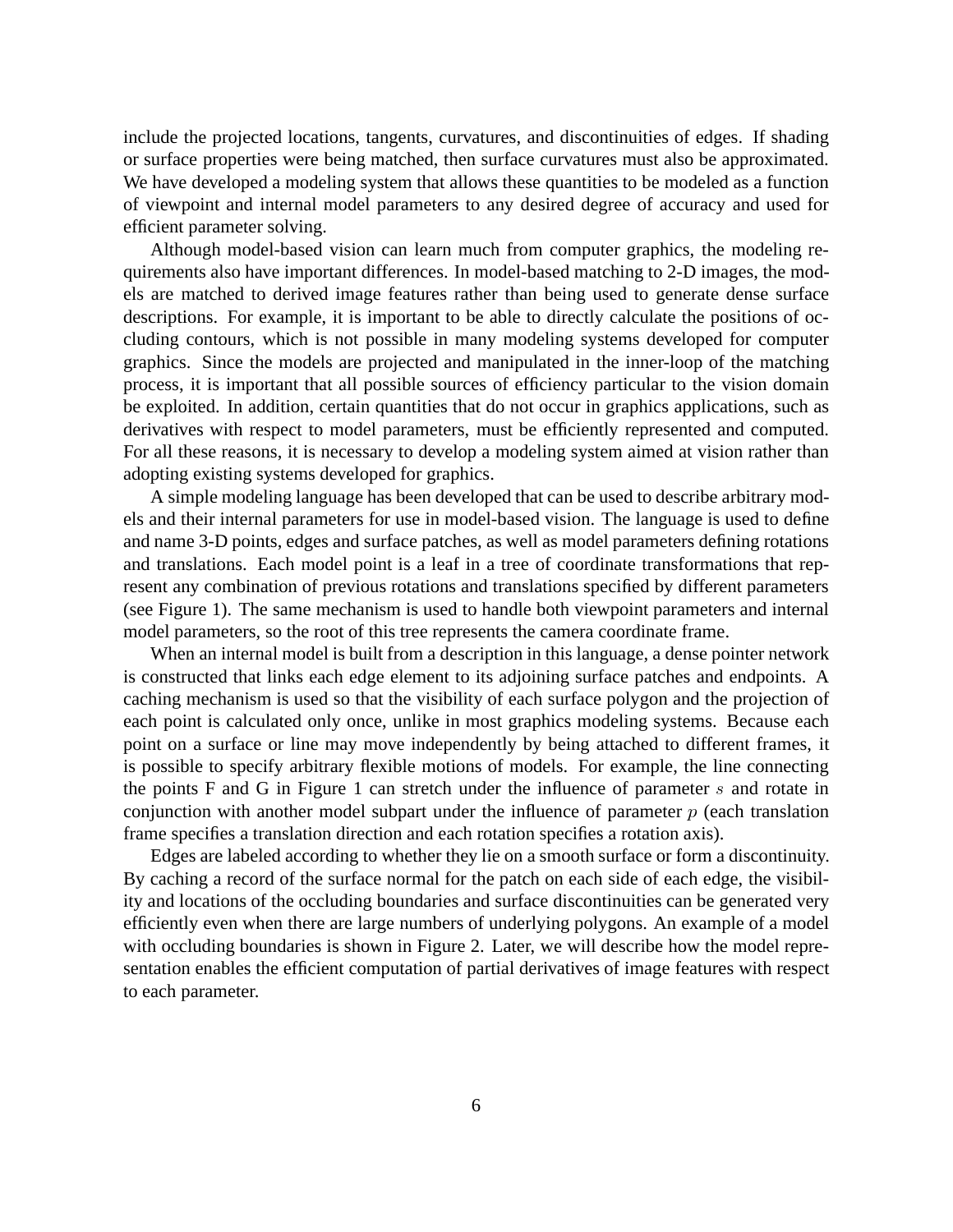

Figure 2: An example of a model with curved surfaces and an internal parameter specifying rotation of the handle. The underlying approximating patches are shown on the left, and the generated contours for matching are shown on the right.

## **4 Solving for viewpoint and model parameters**

Projection from 3-D to 2-D is a non-linear operation. Fortunately, however, it is a smooth and well-behaved transformation. Rotation in depth prior to projection transforms the projected points as a function of the cosine of the rotation angle. Translation towards or away from the camera introduces perspective distortion as a function of the inverse of the distance. Translation parallel to the image plane is almost entirely linear. Translations and rotations associated with internal model parameters have effects that are identical to the viewpoint parameters, but applied to only a subset of the model points. All of these transformations are smooth and well behaved.

Therefore, this problem is a promising candidate for the application of Newton's method, which is based on assuming that the function is locally linear. While this does require starting with an appropriate initial choice for the unknown parameters and faces the risk of converging to a false local minimum, we will see below that stabilization methods can be used to make this method highly effective in practice.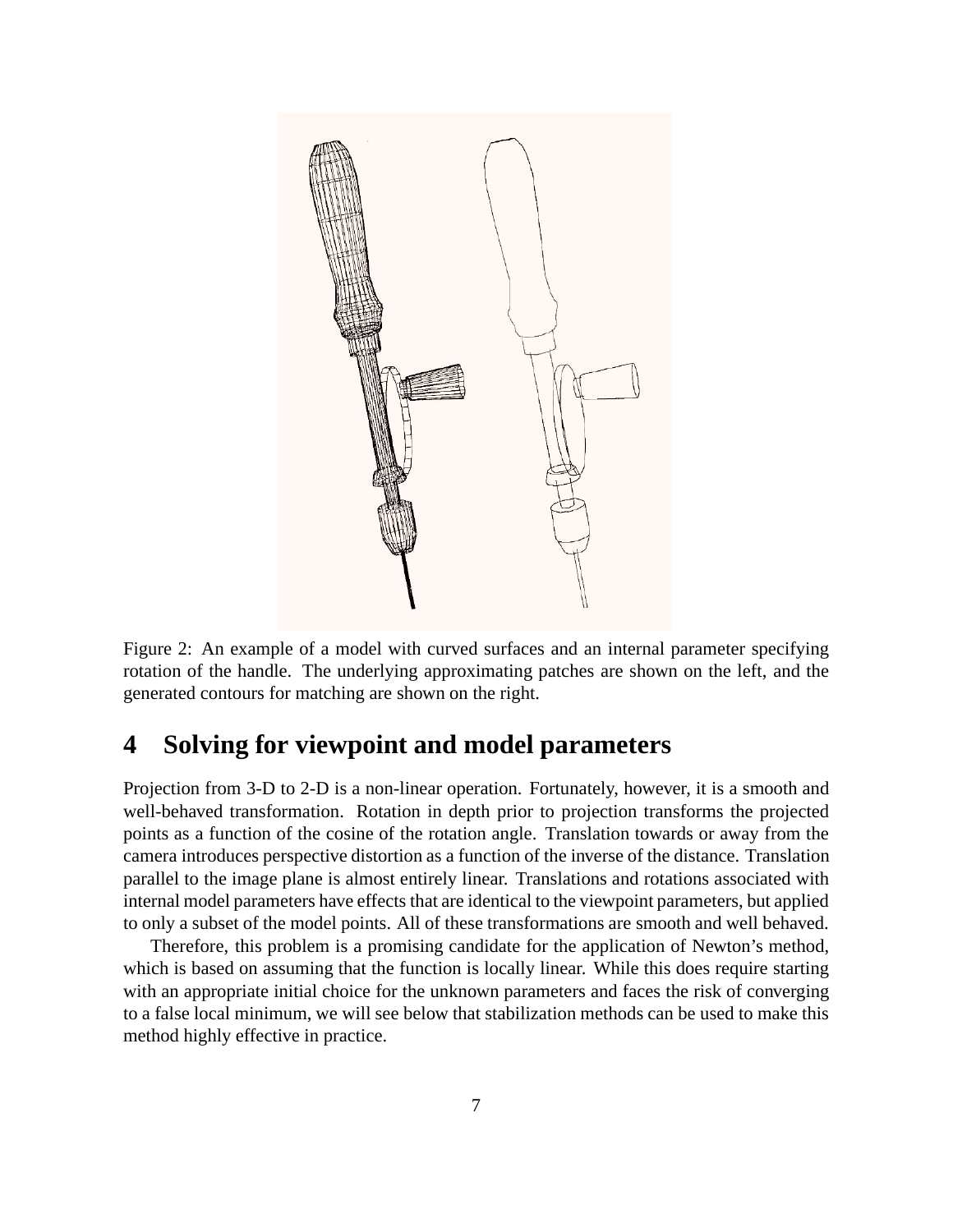#### **4.1 Newton's method and least-squares minimization**

Rather than solving directly for the vector of non-linear parameters, <sup>p</sup>, Newton's method computes a vector of corrections, <sup>x</sup>, to be subtracted from the current estimate for <sup>p</sup> on each iteration. If  $p^{(i)}$  is the parameter vector for iteration i, then,

$$
\mathbf{p}^{(i+1)} = \mathbf{p}^{(i)} - \mathbf{x}.
$$

Given a vector of error measurements, <sup>e</sup>, between components of the model and the image, we would like to solve for an <sup>x</sup> that would eliminate this error. Based on the assumption of local linearity, the affect of each parameter correction,  $x_i$ , on an error measurement will be  $x_i$ multiplied by the partial derivative of the error with respect to that parameter. Therefore, we would like to solve for <sup>x</sup> in the following matrix equation:

$$
\mathbf{Jx} = \mathbf{e}
$$

where **J** is the Jacobian matrix:

$$
J_{ij}=\frac{\partial e_i}{\partial x_j}.
$$

Each row of this matrix equation states that one measured error,  $e_i$ , should be equal to the sum of all the changes in that error resulting from the parameter corrections. If all these constraints can be simultaneously satisfied and the problem is locally linear, then the error will be reduced to zero after subtracting the corrections.

If there are more error measurements than parameters, this system of equations may be overdetermined (in fact, this will always be the case given the stabilization methods presented below). Therefore, we will find an <sup>x</sup> that minimizes the 2-norm of the residual rather than solves for it exactly:

$$
\min \| \mathbf{Jx} - \mathbf{e} \|^2.
$$

Since  $\|\mathbf{Jx} - \mathbf{e}\|^2 = (\mathbf{Jx} - \mathbf{e})^T(\mathbf{Jx} - \mathbf{e})$ , it can be shown that this minimization has the same solution as the normal equations,

$$
\mathbf{J}^{\mathbf{T}} \mathbf{J} \mathbf{x} = \mathbf{J}^{\mathbf{T}} \mathbf{e}.\tag{1}
$$

where  $J<sup>T</sup>$  is the transpose of  $J$ . This minimization is making the assumption that the original non-linear function is locally linear over the range of typical errors, which is true to a high degree of approximation for the projection function with typical errors in image measurements.

Therefore, on each iteration of Newton's method, we can simply multiply out  $J^TJ$  and  $J^Te$ in the normal equations (1) and solve for <sup>x</sup> using any standard method for solving a system of linear equations. Many numerical texts criticize this use of the normal equations as potentially unstable, and instead recommend the use of Householder orthogonal transformations or singular value decomposition. However, a close study of the trade-offs indicates that in fact the normal equations provide the best solution method for this problem. The solution using the normal equations requires only half as many operations as the Householder algorithm (and an even smaller fraction with respect to SVD), but requires a precision of twice the word-length of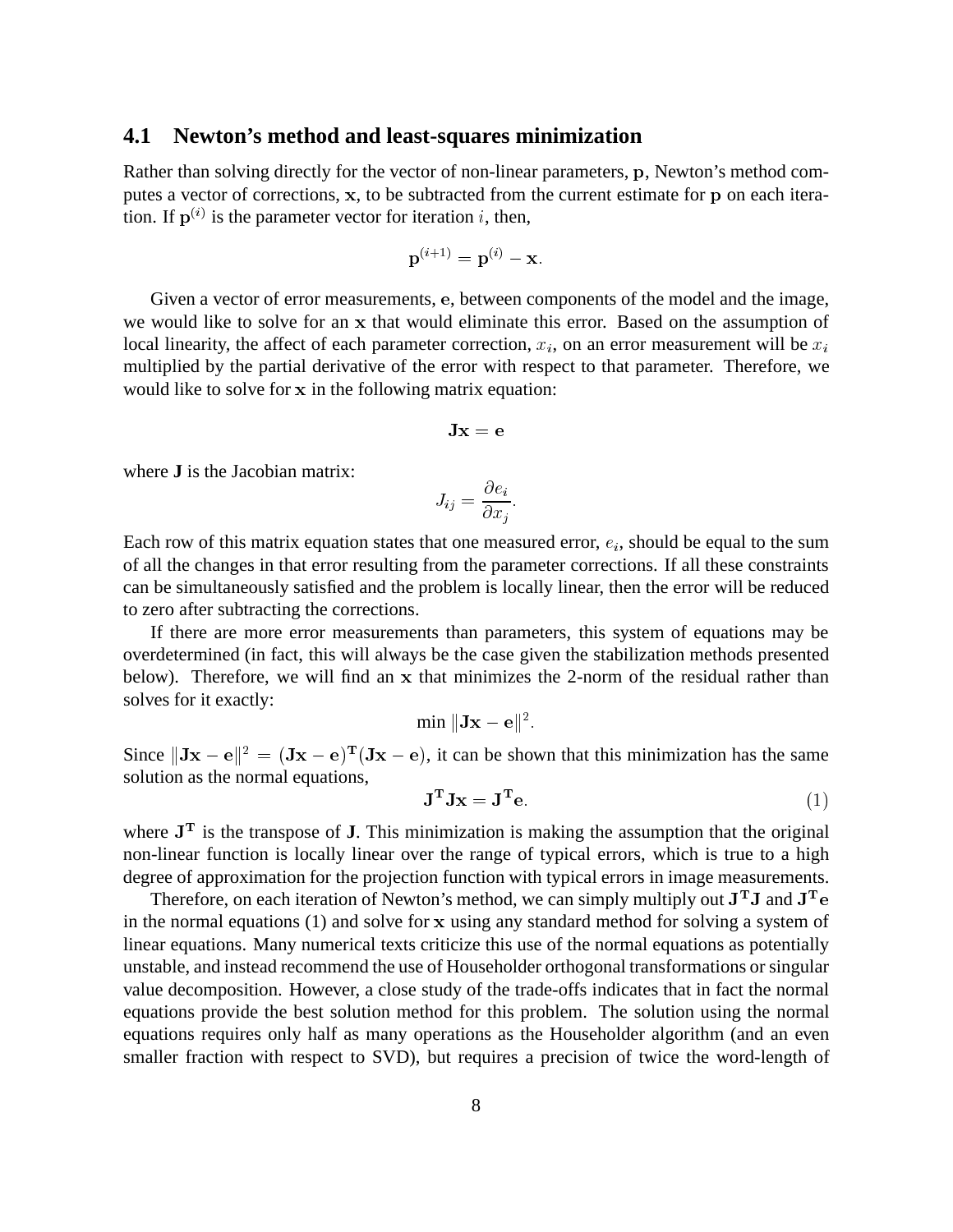the Householder algorithm in order to solve problems that are equally ill-conditioned [9, 16]. Given the stabilization methods described below, the normal equations are never sufficiently ill-conditioned to require more than single-precision floating point arithmetic, and therefore are more efficient in practice than any of the competing methods. Even if higher precision were required, the trade-offs for single versus double precision computation on modern hardware would likely favor the normal equations.

### **4.2 Efficient computation of partial derivatives**

One of the most expensive aspects of implementing this solution method is calculating the Jacobian matrix of partial derivatives. Therefore, we have developed methods for using precomputation and shared data structures to reduce these costs. In addition, a special technique is used to handle derivatives with respect to full 3-D rotations in order to eliminate singularities and increase the rate of convergence.

As described earlier in the section on model representation, all model points are leaves in a tree of "frame" data structures. Each frame represents a rotation or translation with respect to its parent. Therefore, by tracing back to the root of the tree from each model point, it is possible to identify the set of variable transformations that influence that point. Each frame data structure also contains precomputed results for the current view that can be used by all points which depend on that frame in order to compute their partial derivatives with respect to that frame's parameters. As there are usually many points influenced by each frame, any precomputation of results for the frame is far more efficient than computing them for each point.

It is possible that the same parameter will appear in more than one frame along a path through the tree (e.g., the last 2 joints of a human finger do not move independently, but depend on a single parameter of tendon contraction). This case is easily handled by simply summing all of the partial derivatives for a particular parameter.

Each type of frame transformation requires different precomputed results, so these are described individually as follows.

*Translation.* Each variable translation frame contains a 3-D vector giving the directional derivative in camera-centered coordinates with respect to that frame's variable. As all points depending on that frame will have this same directional derivative, no further computation is required.

*Rotation about one axis.* Each variable rotation frame contains the 3-D angular velocity vector and the origin of rotation for the current viewpoint. The directional derivative of each point that depends on the frame is computed by taking the cross product of the angular velocity vector with the vector from the origin of rotation to the point.

*Rotation about three axes.* If we compose three rotations about individual axes in order to compute an arbitrary 3-D rotation, singularities can easily result where the sequential composition of the three rotations fail to specify independent directions of rotation. Therefore, we represent full three-degree-of-freedom rotations with a 3 by 3 rotation matrix, and compute corrections about each of the coordinate axes to be composed with this rotation. This also has the benefit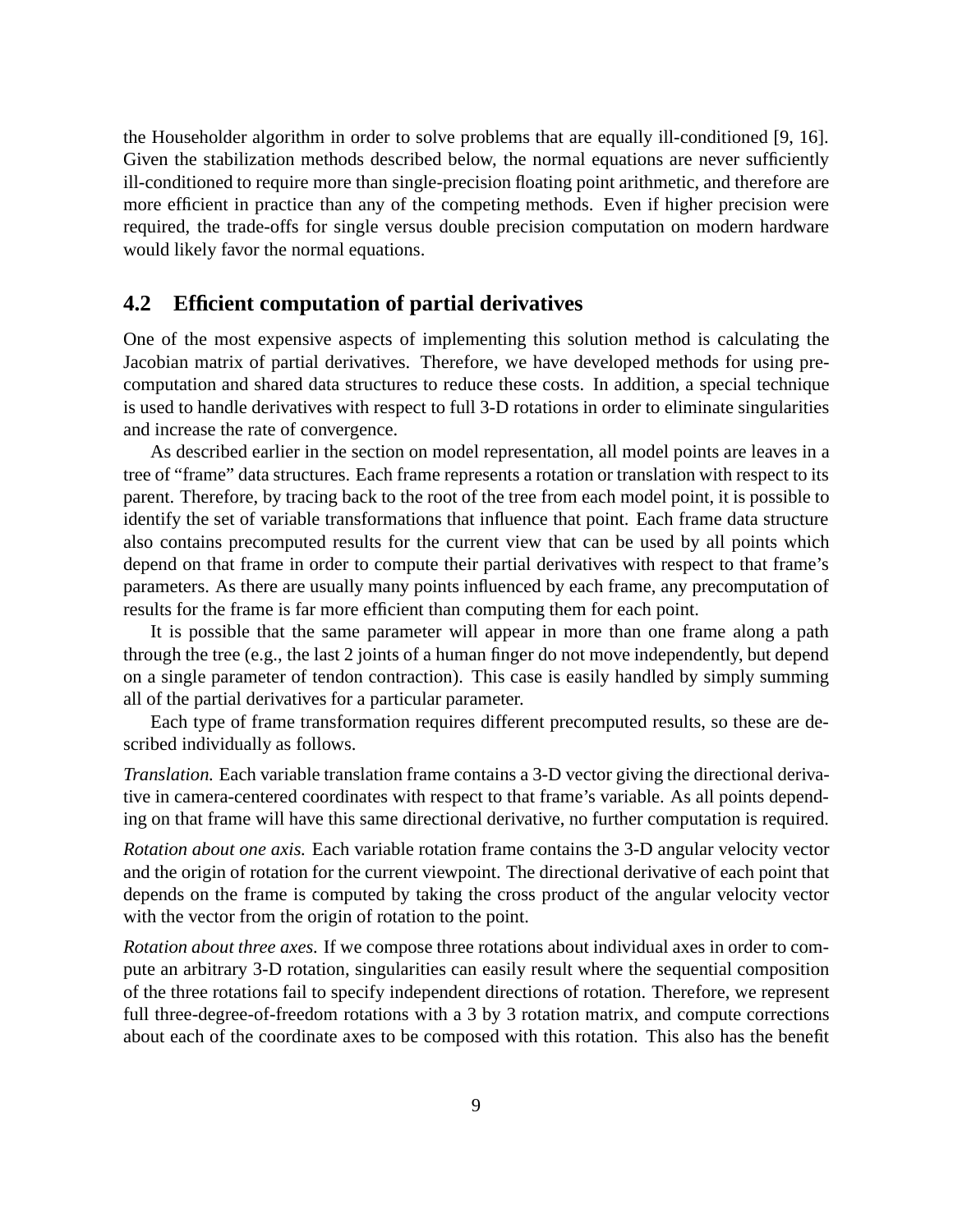that the derivatives can be computed in an extremely efficient form. For example, the directional derivative of a point with respect to an incremental rotation about the  $x$ -axis is the vector  $(0, -z, y)$ , where z and y refer to the coordinates of the vector from the origin of rotation to the point.

Once the directional derivatives of each model point have been computed, it is simply a matter of projecting these into image coordinates  $(u, v)$ . Perspective projection of a model point  $(x, y, z)$  in camera-centered coordinates to produce an image point  $(u, v)$  is given as follows:

$$
u = \frac{-fx}{z}
$$
 and  $v = \frac{-afy}{z}$ 

where  $f$  is a constant proportional to the focal length of the camera lens. We include another constant, <sup>a</sup>, specifying the width-to-height aspect ratio of each pixel in the original image, as most current video standards have non-square aspect ratios. Taking the partial derivative of each of the above functions with respect to a parameter  $p$ , we get

$$
\frac{\partial u}{\partial p} = \frac{-f}{z} \left( \frac{\partial x}{\partial p} - \frac{x}{z} \frac{\partial z}{\partial p} \right)
$$

and

$$
\frac{\partial v}{\partial p} = \frac{-af}{z} \left( \frac{\partial y}{\partial p} - \frac{y}{z} \frac{\partial z}{\partial p} \right)
$$

Here the partial derivatives of x, y and z with respect to p are simply the components of the directional derivatives calculated earlier.

#### **4.3 Measuring perpendicular errors for curves**

The methods above would be sufficient if we had matches between points on the model and points in the image. However, in most cases the matches will actually be between projected contours of the model and partial edges in the image. Since the precise position of the endpoints of image edges are unknown (and may be displaced due to occlusion), it is necessary to minimize only the perpendicular distance from points on an image edge to the projected model curve.

It might be thought that self-occluding edges of curved surfaces would require special treatment, as the actual model edge that forms such an occluding contour will shift with changes in viewpoint. However, the surface normal at such an occluding point is exactly perpendicular to the viewing direction, and therefore the instantaneous motion of the contour projected into the image is zero as nearby points on the surface replace it. For larger rotations, the error introduced by non-linearity is easily handled through the same iterations that compensate for other non-linearities.

In order to measure the perpendicular distance from an image point to a projected 2-D model line, it is useful to express the projected model line in the following form:

$$
u\sin\theta - v\cos\theta = d
$$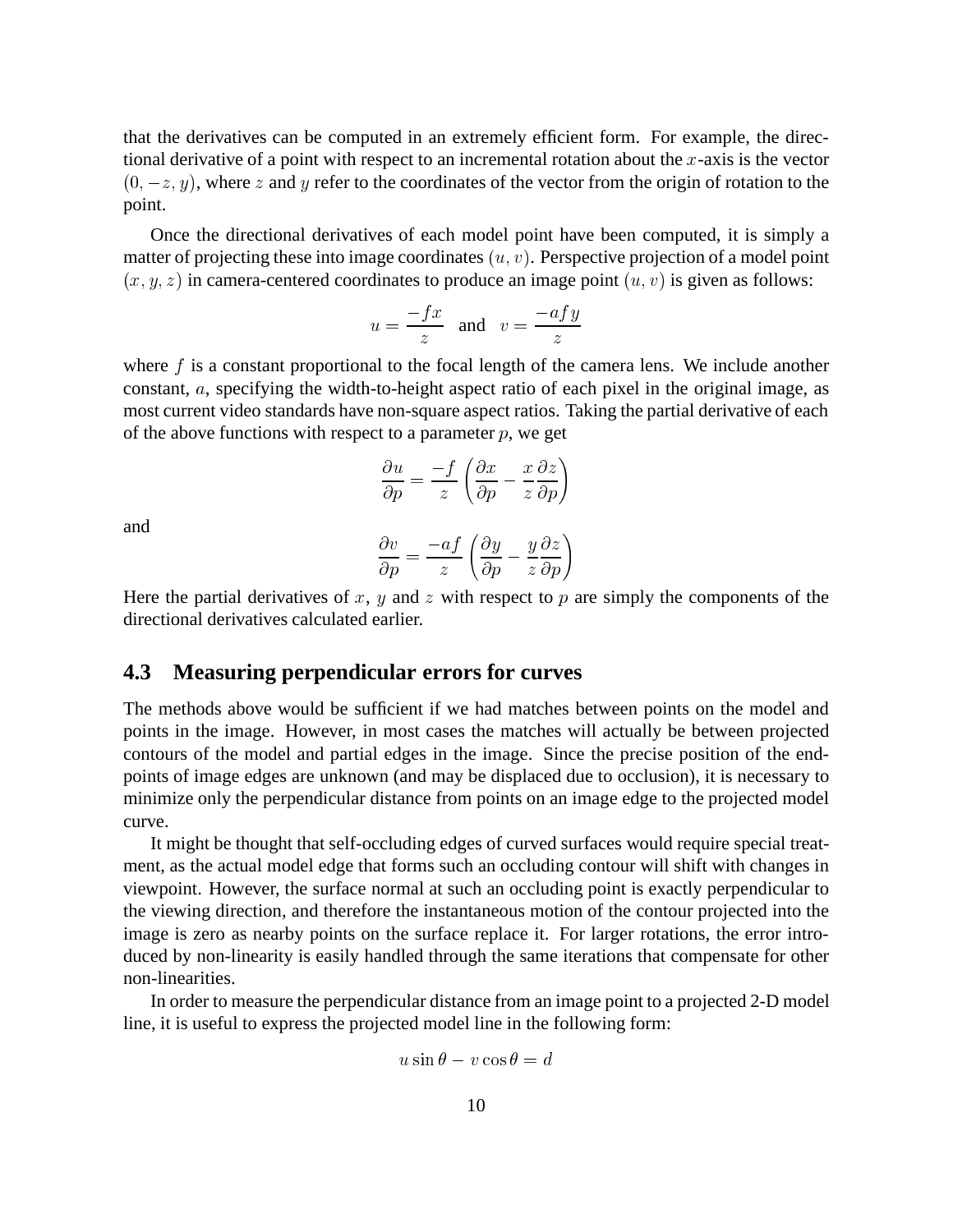where  $\theta$  is the orientation of the line with respect to the u-axis and d is the signed perpendicular distance of the line from the origin. If we substitute an image point  $(u', v')$  into the left side of this equation and calculate a new  $d'$ , then the signed perpendicular distance of this point from the line is  $d' - d$ . The partial derivative of this perpendicular error measure is just a linear combination of the partial derivatives of  $u$  and  $v$ :

$$
\frac{\partial d}{\partial p} = \sin \theta \; \frac{\partial u}{\partial p} - \cos \theta \; \frac{\partial v}{\partial p}
$$

In practice, we calculate  $\sin \theta$  and  $\cos \theta$  from 2 points,  $(u_1, v_1)$  and  $(u_2, v_2)$ , on the line. Let L be the length of the line between these points:

$$
L = \sqrt{(u_2 - u_1)^2 + (v_2 - v_1)^2}
$$

then

$$
\cos \theta = \frac{u_2 - u_1}{L} \text{ and } \sin \theta = \frac{v_2 - v_1}{L}
$$

The perpendicular error is measured between selected points on the image curve and the perpendicular projection of this point onto the closest segment of the projected model curve. This determination of the closest matching point is updated on each iteration of convergence.

#### **4.4 Determining a starting position for convergence**

Worrall, Baker & Sullivan [34] have studied the range of convergence for the author's earlier version of this algorithm using Monte Carlo techniques. They found that the algorithm would converge to the correct solution in virtually every case for rotation errors of less than 90 degrees (translation errors have almost no effect). The number of iterations rises with increasing errors up to an average of about 6 iterations at 90 degrees. With the stabilization methods described in the next section, convergence is significantly improved over even these levels.

Therefore, the accuracy requirements for determining the initial starting position are quite minimal. For the motion tracking problem which serves as our initial focus, we simply use the parameter estimates from the previous frame added to a velocity estimate for each parameter obtained from the previous 2 frames. For a general recognition problem, properties of the image matches that are being fitted can be used to determine initial parameter estimates. For rotation in depth, each match can vote for a mean direction from which it is visible (very few model features are visible from all viewpoints) and these direction vectors can be averaged. For rotation in the image plane, we can project the model from the estimated rotation in depth and take the average image rotation between projected model edges and the matching image edges. Estimates for translation can be made by matching the centers of gravity and standard deviations from the centers of gravity for the projected model features and image features. See [21] for an example of calculating initial estimates for a recognition problem.

If there are only about as many matches as are needed to solve for the degrees of freedom, then it is possible that there is more than one local minimum. This problem can be overcome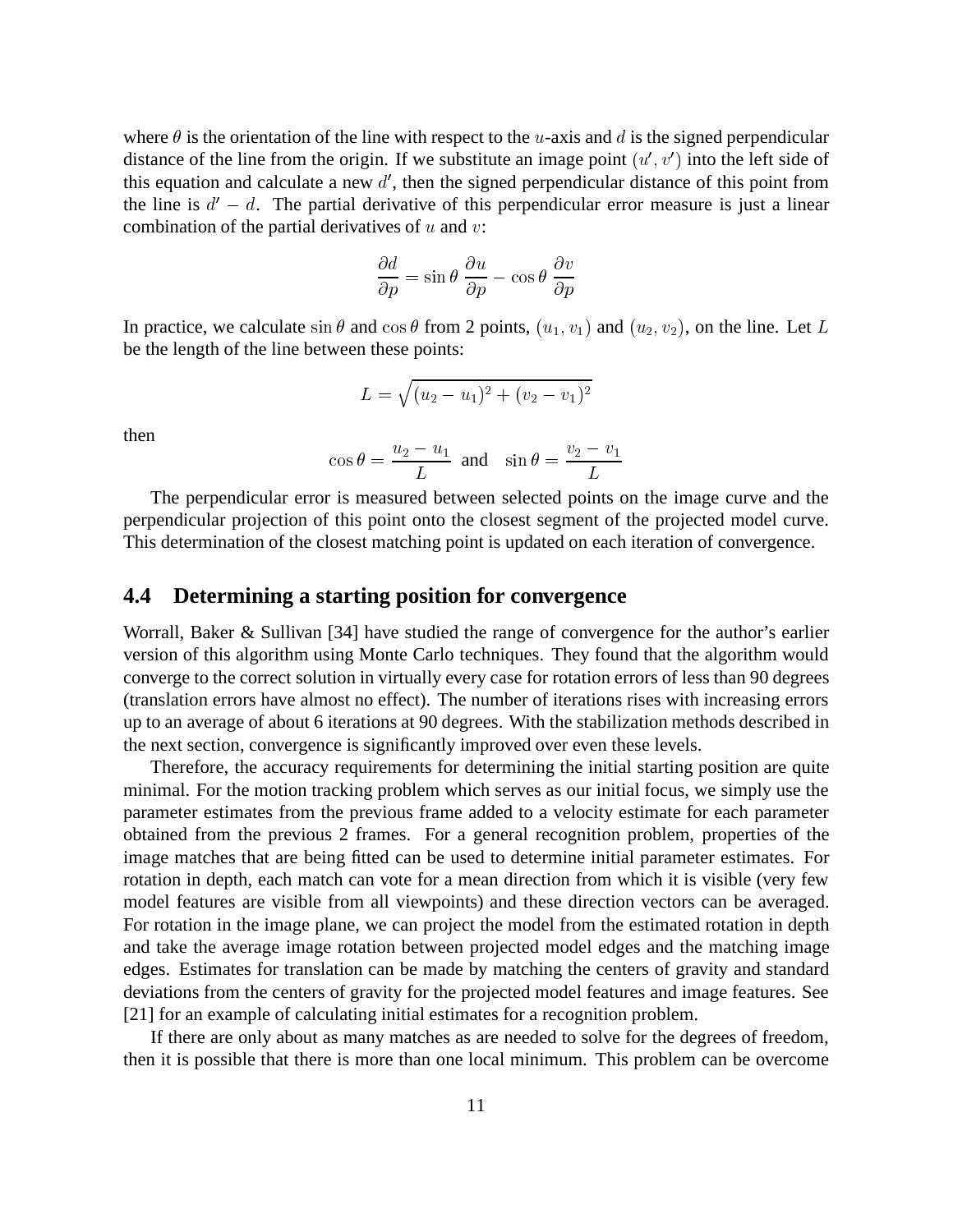by starting with some extra matches (the solution adopted in the author's applications), by attempting to converge from several starting positions, or by using an analytic method applied to subsets of the matches (as in Dhome *et al.* [4]) to compute a candidate set of starting positions. Yet another approach is to construct an inverse lookup table that maps feature measurements into approximate viewpoint parameter estimates. Such an approach has been used by Thompson and Mundy [32] for vertices and by Goad [7] for a wide range of arbitrary model features.

## **5 Stabilizing the solution**

As long as there are significantly more constraints on the solution than unknowns, Newton's method as described above will usually converge in a stable manner from a wide range of starting positions. However, in both recognition and motion tracking problems, it is often desirable to begin with only a few of the most reliable matches available and to use these to narrow the range of viewpoints for later matches. Even when there are more matches than free parameters, it is often the case that some of the matches are parallel or have other relationships which lead to an ill-conditioned solution. These problems are further exacerbated by having models with many internal parameters.

#### **5.1 Specifying a prior model**

All of these problems can be solved by introducing prior constraints on the desired solution that specify the default to be used in the absence of further data. In many situations, the default solution will simply be to solve for zero corrections to the current parameter estimates. However, for certain motion tracking problems, it is possible to predict specific final parameter estimates by extrapolating from velocity and acceleration measurements, which in turn imply non-zero preferences for parameter values in later iterations of non-linear convergence.

Any of these prior constraints on the solution can be incorporated by simply adding rows to the linear system stating the value that we wish to assign each parameter:

$$
\begin{bmatrix} \mathbf{J} \\ \mathbf{I} \end{bmatrix} \mathbf{x} = \begin{bmatrix} \mathbf{e} \\ \mathbf{d} \end{bmatrix} \tag{2}
$$

The identity matrix I adds one row for specifying the value of each parameter, and  $d_i$  specifies the desired default value for parameter  $i$ .

The obvious problem here is that there is no specification of the trade-offs between meeting the constraints from the data versus those of the prior model. The appropriate solution is to weight each row of the matrix equation so that each element of the right-hand side has the same standard deviation. Therefore, as we minimize the error vector, each constraint will contribute in proportion to the number of standard deviations from its expected value.

We will normalize each row of the system to unit standard deviation. If the image measurements are in pixels, then leaving these with a standard deviation of 1 is already a good first estimate for the error in measuring the position of image features. In our matching algorithm,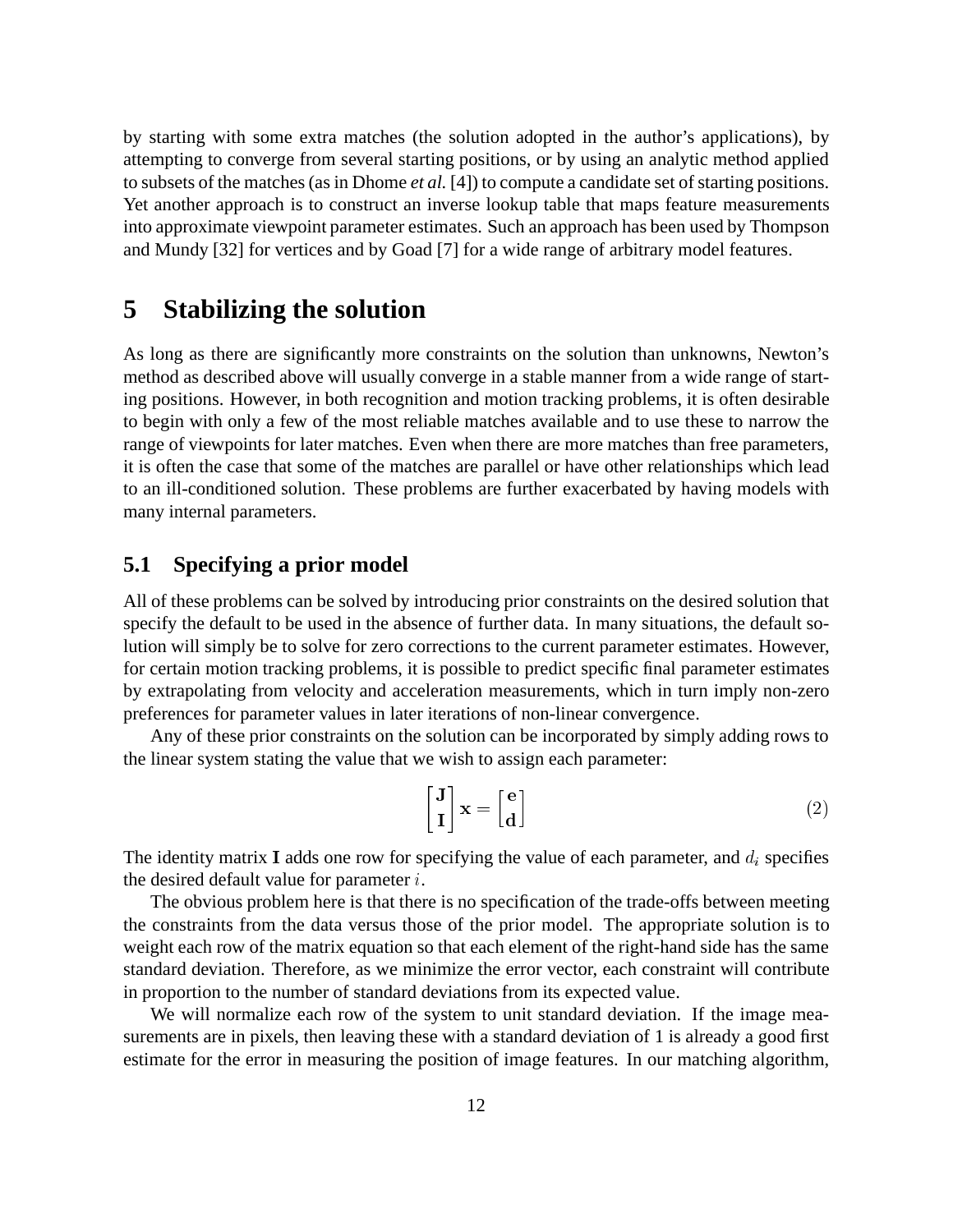we also take account of potential ambiguities in the match to increase the standard deviation (i.e., reduce the weighting) for matches that exhibit more than one nearby alternative, so that uncertainties in the correct match for nearby alternatives translate into the appropriate uncertainties in position.

The more important normalization is to weight the prior model according to the standard deviations in the prior estimates for each parameter. This is relatively straightforward in the case of motion tracking, where limits on the acceleration of each parameter from frame to frame can be expressed as a standard deviation. However, in the case of model-based recognition from any viewpoint, it may seem that the range of expected values is infinite. In fact, each parameter is limited during convergence because we are assumed to be starting from some initial approximation to the viewpoint. Therefore, the rotation parameters will have a standard deviation of at most  $\pi/2$ , and the translations will be limited to maintaining the position of the object within the image frame. Internal model parameters will have standard deviations corresponding to a large fraction of their valid range of movement. These deviations may be large in comparison to those arising from the image measurements, but they still play a substantial role in stabilizing the solution for ill-conditioned problems. In fact the standard deviations can be made several times smaller without an adverse effect on the degree to which the final solution fits the data measurements, because the non-linear iterative solution can reset the starting point of the prior model to the results of each previous iteration.

#### **5.2 Efficient computation of stabilization**

The prior estimates of the parameter values will be weighted by a diagonal matrix W in which each weight is inversely proportional to the standard deviation,  $\sigma_i$ , for parameter i:

$$
W_{ii}=\frac{1}{\sigma_i}
$$

This matrix is used to scale each row of the prior model in the lower part of equation (2). We assume that the constraints based on image measurements in the upper part of the equation are already scaled to have unit standard deviation.

$$
\begin{bmatrix} \mathbf{J} \\ \mathbf{W} \end{bmatrix} \mathbf{x} = \begin{bmatrix} \mathbf{e} \\ \mathbf{W} \mathbf{d} \end{bmatrix}
$$

We will minimize this system by solving the corresponding normal equations:

$$
\left[ \mathbf{J}^{\mathbf{T}} \ \mathbf{W}^{\mathbf{T}} \right] \left[ \begin{matrix} \mathbf{J} \\ \mathbf{W} \end{matrix} \right] \mathbf{x} = \left[ \mathbf{J}^{\mathbf{T}} \ \mathbf{W}^{\mathbf{T}} \right] \left[ \begin{matrix} \mathbf{e} \\ \mathbf{W} \mathbf{d} \end{matrix} \right]
$$

Which multiplies out to

$$
\left(\mathbf{J^TJ+W^TW}\right)\mathbf{x}=\mathbf{J^Te}+\mathbf{W^TWd}
$$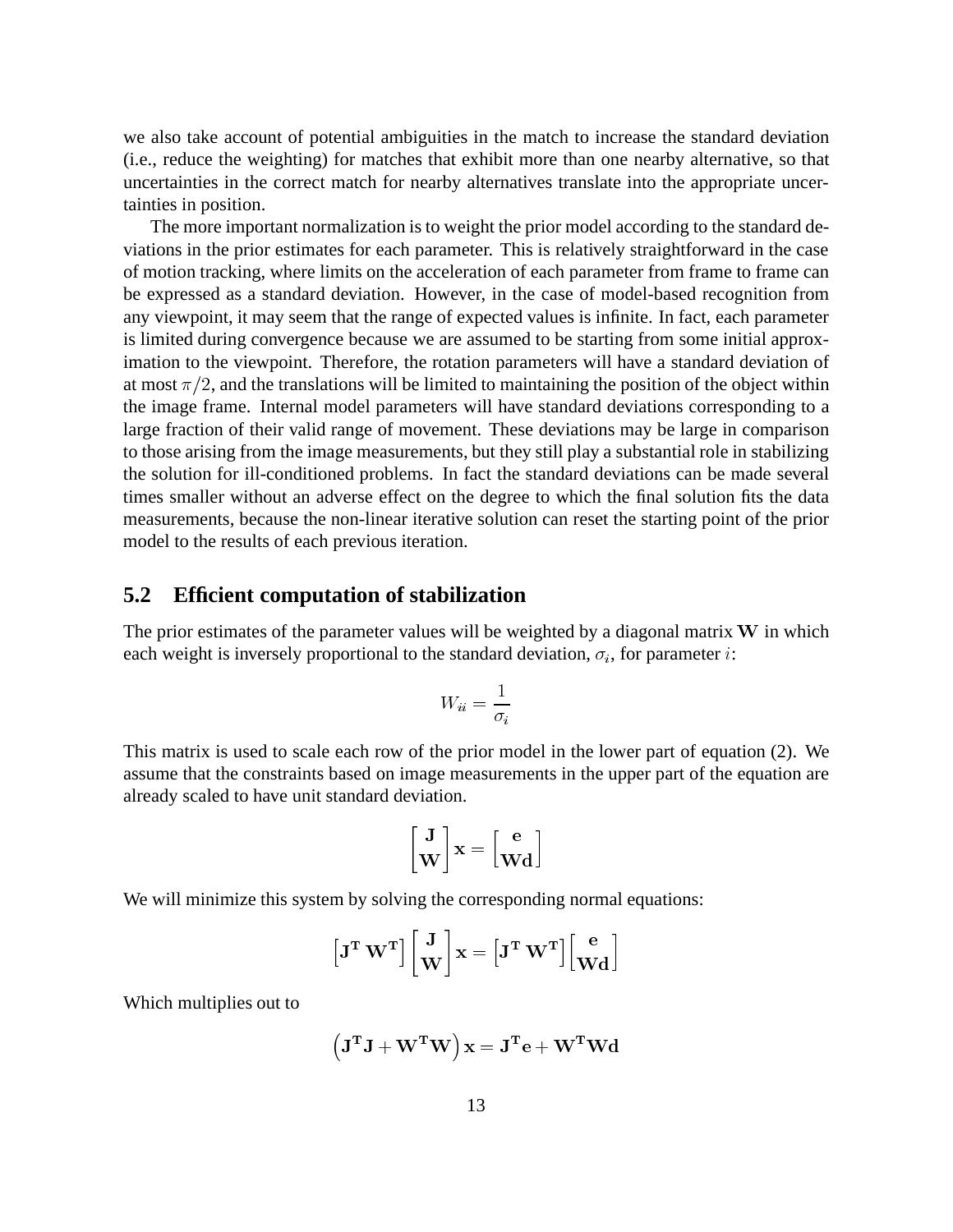Since W is a diagonal matrix,  $W<sup>T</sup>W$  is also diagonal but with each element on the diagonal squared. This means that the computational cost of the stabilization is trivial, as we can first form  $J<sup>T</sup>J$  and then simply add small constants to the diagonal that are the inverse of the square of the standard deviation of each parameter. If <sup>d</sup> is non-zero, then we add the same constants multiplied by <sup>d</sup> to the right hand side. If there are fewer rows in the original system than parameters, we can simply add enough zero rows to form a square system and add the constants to the diagonals to stabilize it.

#### **5.3 Forcing convergence**

Even after incorporating this stabilization based on a prior model, it is possible that the system will fail to converge to a minimum due to the fact that this is a linear approximation of a nonlinear system. We can force convergence by adding a scalar parameter  $\lambda$  that can be used to increase the weight of stabilization whenever divergence occurs. The new form of this system is

$$
\begin{bmatrix} \mathbf{J} \\ \lambda \mathbf{W} \end{bmatrix} \mathbf{x} = \begin{bmatrix} \mathbf{e} \\ \lambda \mathbf{W} \mathbf{d} \end{bmatrix}
$$

This system minimizes

$$
\|\mathbf J\mathbf x-\mathbf e\|^2+\lambda^2\|\mathbf W(\mathbf x-\mathbf d)\|^2
$$

Many people in the vision community will recognize this as an example of regularization using a Tikhonov [33] stabilizing functional, as has been applied to many areas of low-level vision (Poggio *et al.* [28]). In this case, the parameter  $\lambda$  controls the trade-off between approximating the new data,  $\|\mathbf{Jx} - \mathbf{e}\|^2$ , and minimizing the distance of the solution from its original starting position, d, prior to non-linear iteration,  $\|\mathbf{W}(\mathbf{x}-\mathbf{d})\|^2$ .

The use of this parameter  $\lambda$  to force iterative convergence for a non-linear system was first studied by Levenberg [17] and later reduced to a specific numerical procedure by Marquardt [24]. They realized that as the parameter  $\lambda$  is increased, the solution would increasingly correspond to pure gradient descent with smaller and smaller step sizes, along with its properties of guaranteed (but slow) convergence. For decreasing  $\lambda$ , the problem instead moves over to Newton's method, with its fast quadratic convergence near the solution but the possibility of divergence when starting too far away. Therefore, Marquardt suggested the simple solution of monitoring the residual of each solution and increasing  $\lambda$  by factors of 10 until the residual decreased; otherwise,  $\lambda$  is decreased by a factor of 10 on each iteration. This does not guarantee any particular rate of convergence and can, of course, converge to a local rather than global minimum. However, it has proved highly effective in practice and is one of the most widely used methods for non-linear least-squares.

Marquardt did not assume any prior knowledge of the weighting matrix <sup>W</sup>, but instead estimated each of its elements from the euclidean norm of the corresponding column of  $J<sup>T</sup>J$ . In our case, the availablity of <sup>W</sup> allows the algorithm to perform much better when a column of  $J<sup>T</sup>J$  is near zero. It also gives the stabilization a much more predictable behavior. Increasing the value of  $\lambda$  will essentially freeze the parameters having the lowest standard deviations and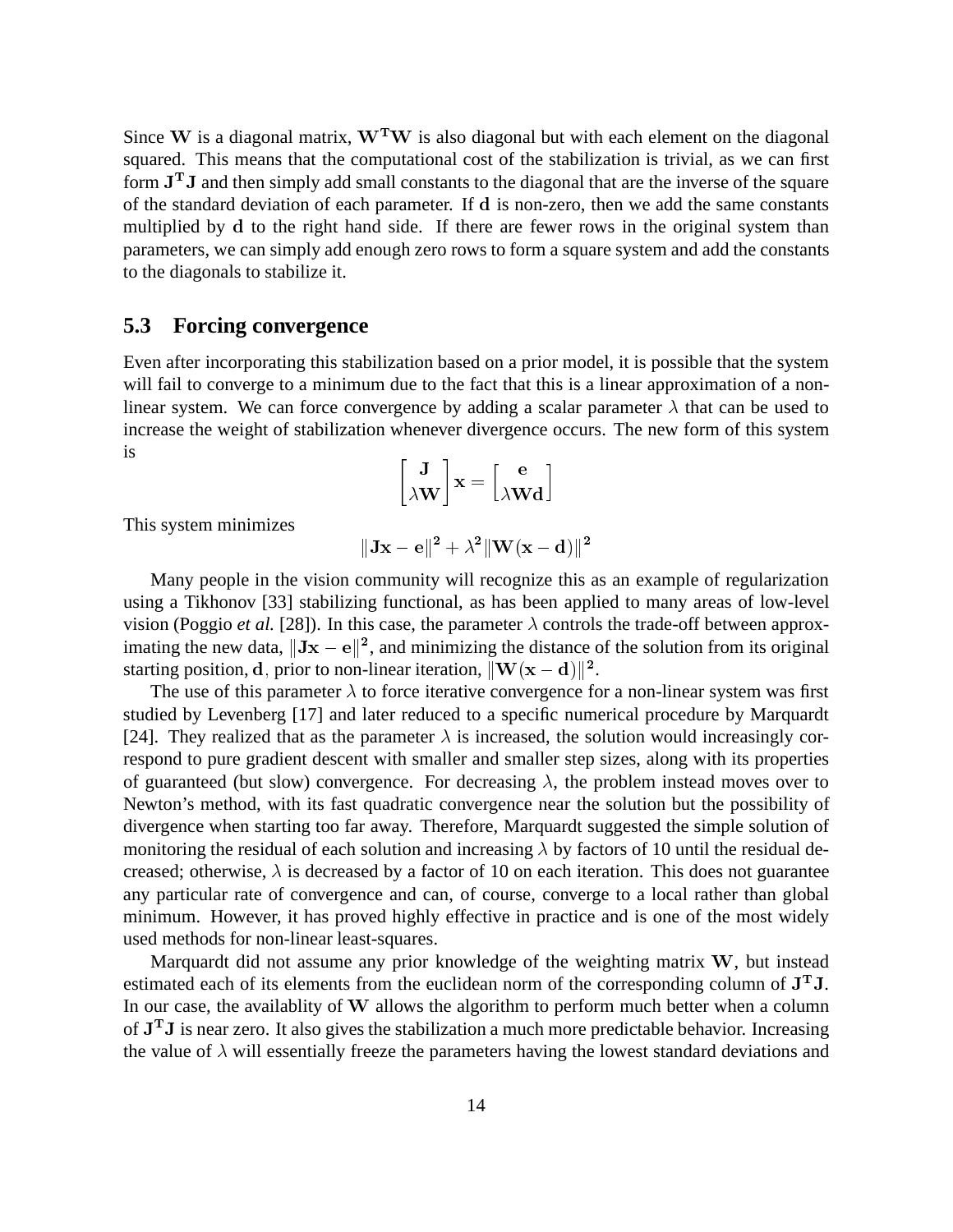

Figure 3: Two iterations of convergence are shown for determining 3-D viewpoint and the height of the pyramid from partial matches to 2-D image segments. Perpendicular errors being minimized are displayed as gray bars between model and image edges.

therefore solve first for those with higher standard deviations. For our problem, this implies that convergence for difficult problems will proceed by solving first for translations and then proceeding on subsequent iterations to solve for rotations and finally short-range internal model parameters.

## **6 Results of implementation**

All of the methods for object modeling and parameter solving described above have been implemented in about 4000 lines of C code. A very simple example of model fitting is shown in Figure 3. The model is a pyramid with an internal parameter allowing for variable height. The model was projected from one particular set of parameter values, and random intervals of some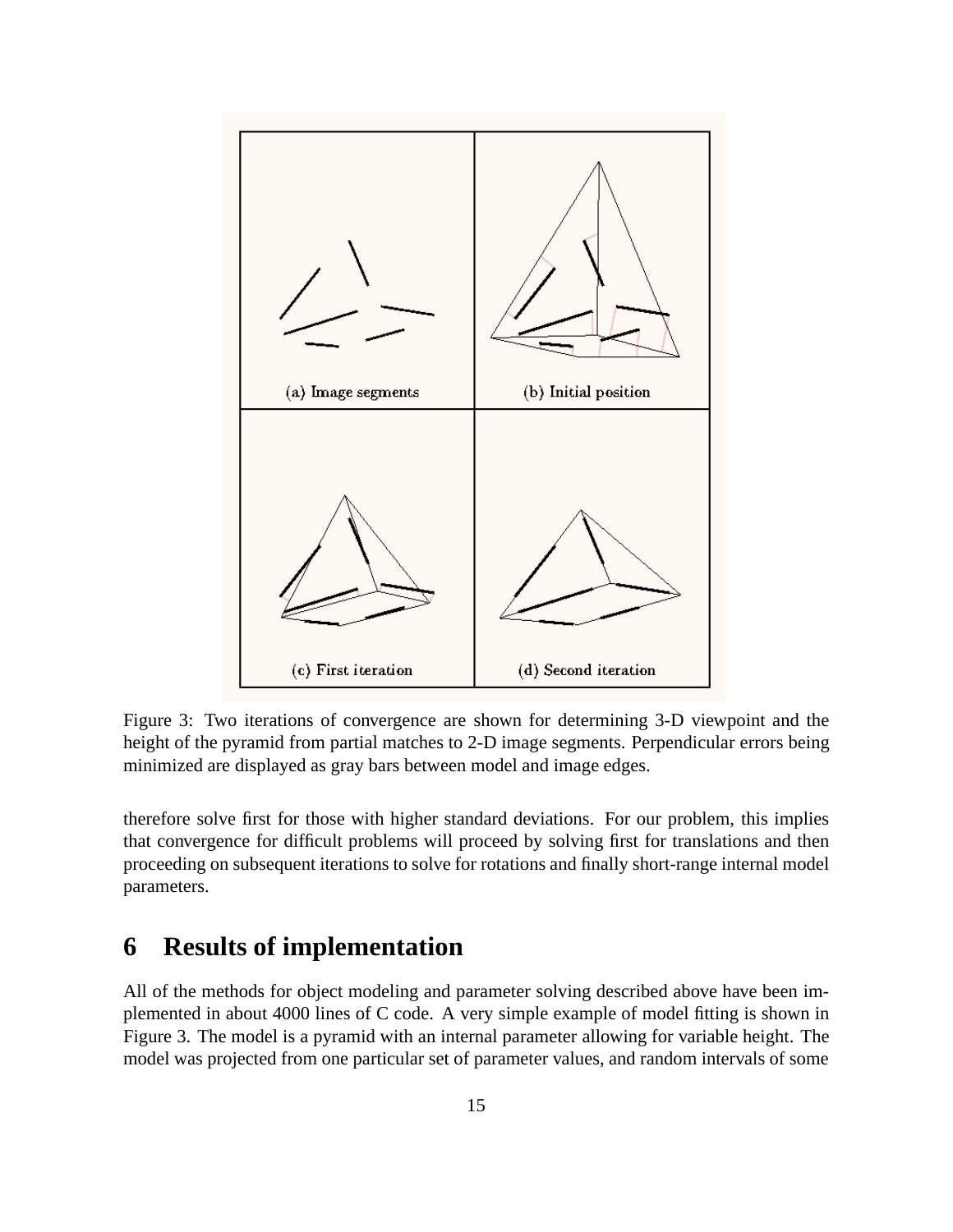

Figure 4: An image from a motion sequence of a person using a hand drill.

of the projected segments were chosen for matching. The model parameters were changed to produce the starting parameter estimates shown in Figure 3(b). In this figure, the perpendicular errors being minimized are displayed as gray bars between the projected model segments and the matching image segments. Figures  $3(c)$  and  $3(d)$  show the output following the first two iterations of the stabilized algorithm presented above. This fast rate of convergence within a couple of iterations is typical over a wide range of initial parameter values (up to at least 60 degree errors in rotation parameters). See Worrall, Baker & Sullivan [34] for a systematic exploration of convergence over a wide range of errors, even prior to the addition of the stabilization and Levenberg-Marquardt methods. In fact, divergence is relatively rare, so it is uncommon for the Levenberg-Marquardt method to take effect; however, its computational cost is also low, so it is probably of practical value.

### **6.1 Application to motion tracking**

One initial application of these methods has been to the problem of model-based motion tracking. A Datacube image processor was used to implement Marr-Hildreth [25] edge detection in real time on 512 by 485 pixel images. The image containing these edge points is transferred to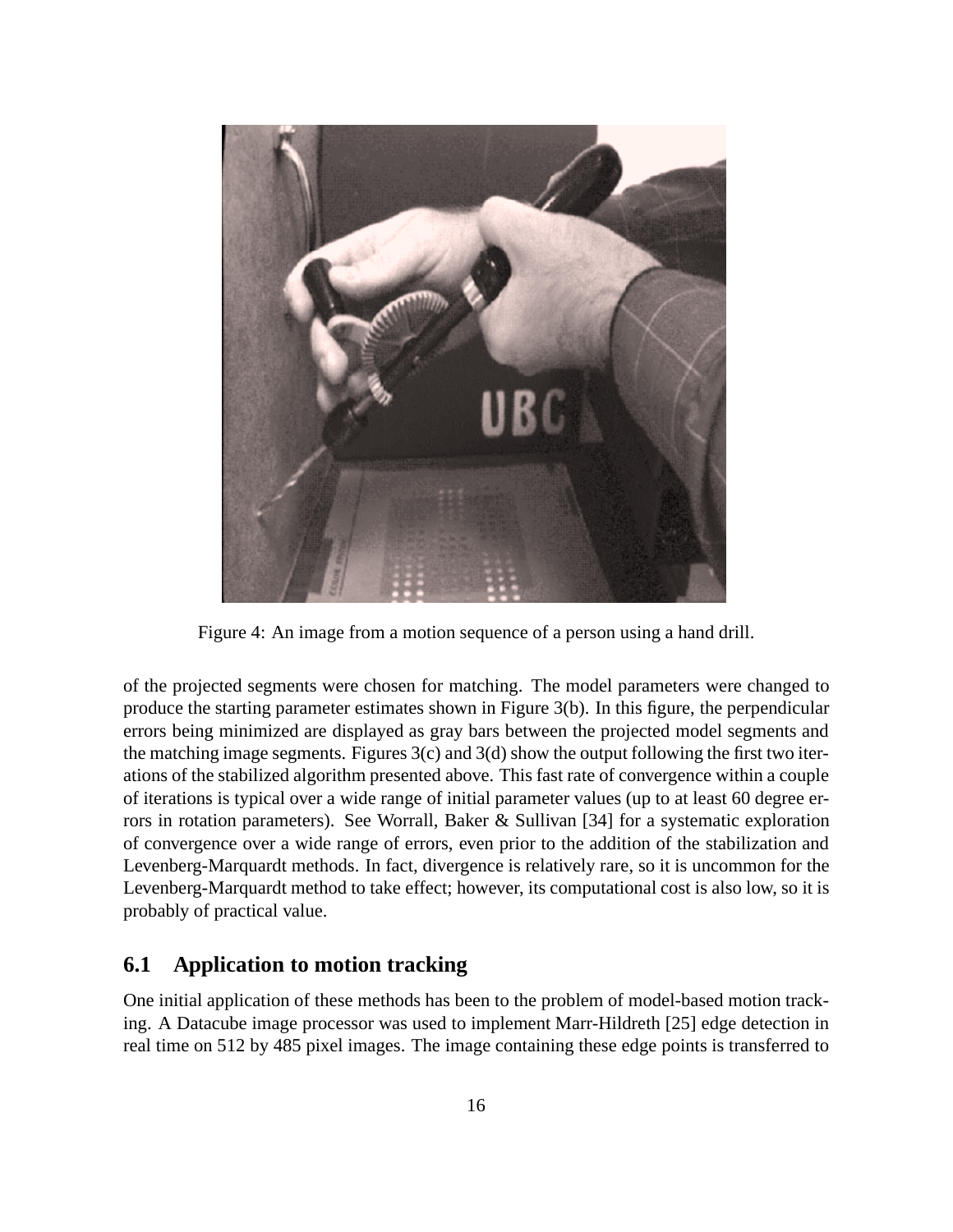

Figure 5: Edges extracted from the image of Figure 4 using the Canny edge detector. Superimposed on these edges are the model from its previous estimated viewpoint, nearby matching edges, and perpendicular errors to be minimized.

a Sun 3/260, where the edges are linked into lists on the basis of local connectivity. A fairly simple matching technique is used to identify the image edges that are closest to the current projected contours of a 3-D model. The few best initial matches are used to perform one iteration of the viewpoint solution, then further matches are generated from the new viewpoint estimate. Up to 5 iterations of this procedure are performed, with a gradually narrowing range of image locations which are searched for potential matches (this helps to eliminate any false outlier matches). For simple models with straight edges, all of these steps can be performed in less than 1 second, resulting in a system that can perform robust but rather slow real-time motion tracking. We have run this system for thousands of frames at a time by holding an object in front of the video camera and slowly moving it. Correctness of the motion tracking can be easily judged in real time by watching a wire-frame model superimposed on the image from the current set of parameter estimates. We are currently exploring the use of parallel architectures that could greatly speed the operation of this system so that it performs at video rates for complex object models.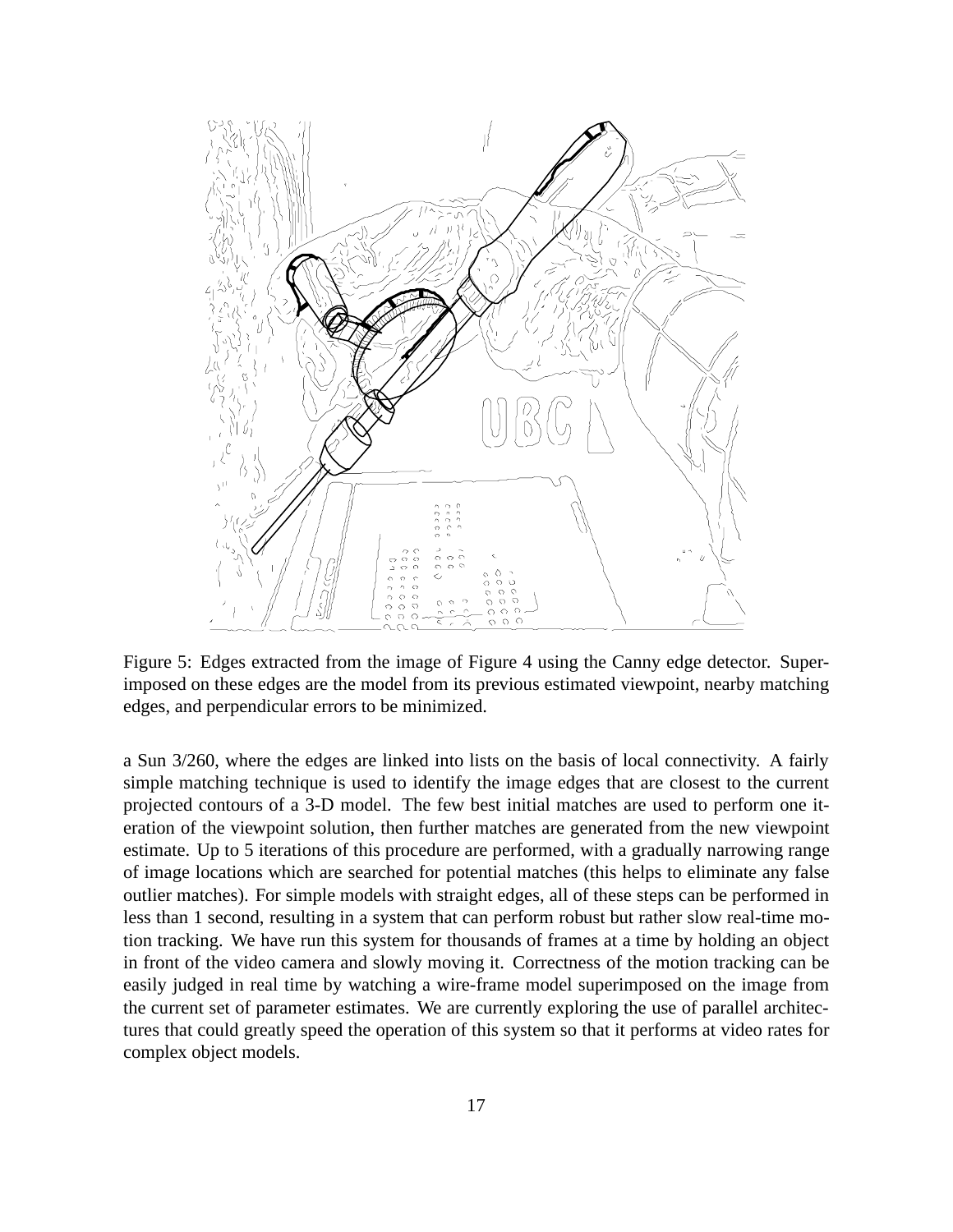

Figure 6: The new model position and handle rotation after one iteration of model fitting. New matches to image edges are shown with heavy lines.

Figures 4–7 show the operation of the system for one frame of motion tracking. However, due to the complexity of the model, this version requires about 6 seconds of processing per frame on a Sun 3/260 and does not operate in real time. Figure 4 shows an image of a hand drill from which edges are extracted with a simplified version of the Canny edge detector. In Figure 5, the model is shown superimposed on these edges from the previous best estimate of its current viewpoint. A simple matching algorithm is used that finds image edges that are close to the projected model curves over the maximum possible length of the edge. These matches are ranked according to their length and average separation, and the best ones are chosen for minimization. The selected matches are shown with heavy lines in Figure 5 along with perpendicular bars marking the errors between model and image curves that are minimized. After one iteration of model fitting, the new model position is shown in Figure 6 along with a new set of image matches generated from this position. Note that the rotation of the handle is a free parameter along with the viewpoint parameters. After this second iteration of convergence, the final results of model fitting are shown superimposed on the original image in Figure 7. Note that due to occlusion and errors in low-level edge detection, this final result is based on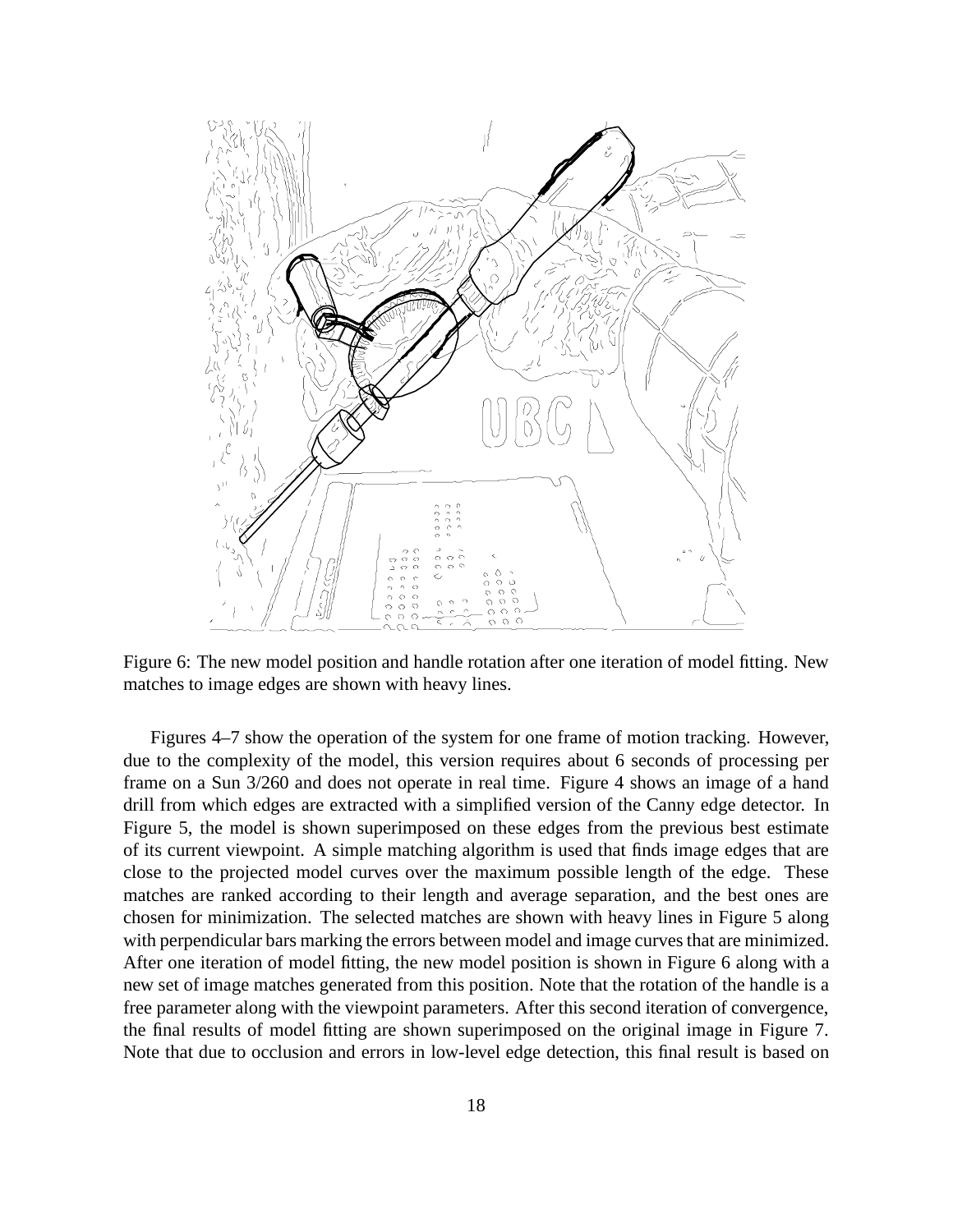



only a small subset of the predicted image edges. However, due to the overconstrained nature of the problem, in which far more measurements are available than unknown parameters, the final result can be reliable and accurate.

## **7 Conclusions and future directions**

This paper has presented general methods for fitting models with arbitrary curved surfaces and any number of internal parameters to matched image features. Considerable attention has been given to issues of robustness and efficiency, and these techniques should serve as a practical basis for model fitting in most applications of model-based vision.

There are a number of directions in which these methods could be further improved. One is in dealing with objects that have very large numbers of variable parameters. Since the complexity of solving a linear system rises as  $O(n^3)$  in the number of variables, it would likely be more efficient to partition problems with very large numbers of parameters into smaller subsets. The simultaneous solution method would be used for all parameters with large ranges of uncertainty, but the remaining ones would be solved for on the basis of local independent optimization. This would become particularly important if generic classes of objects are modeled, as was done in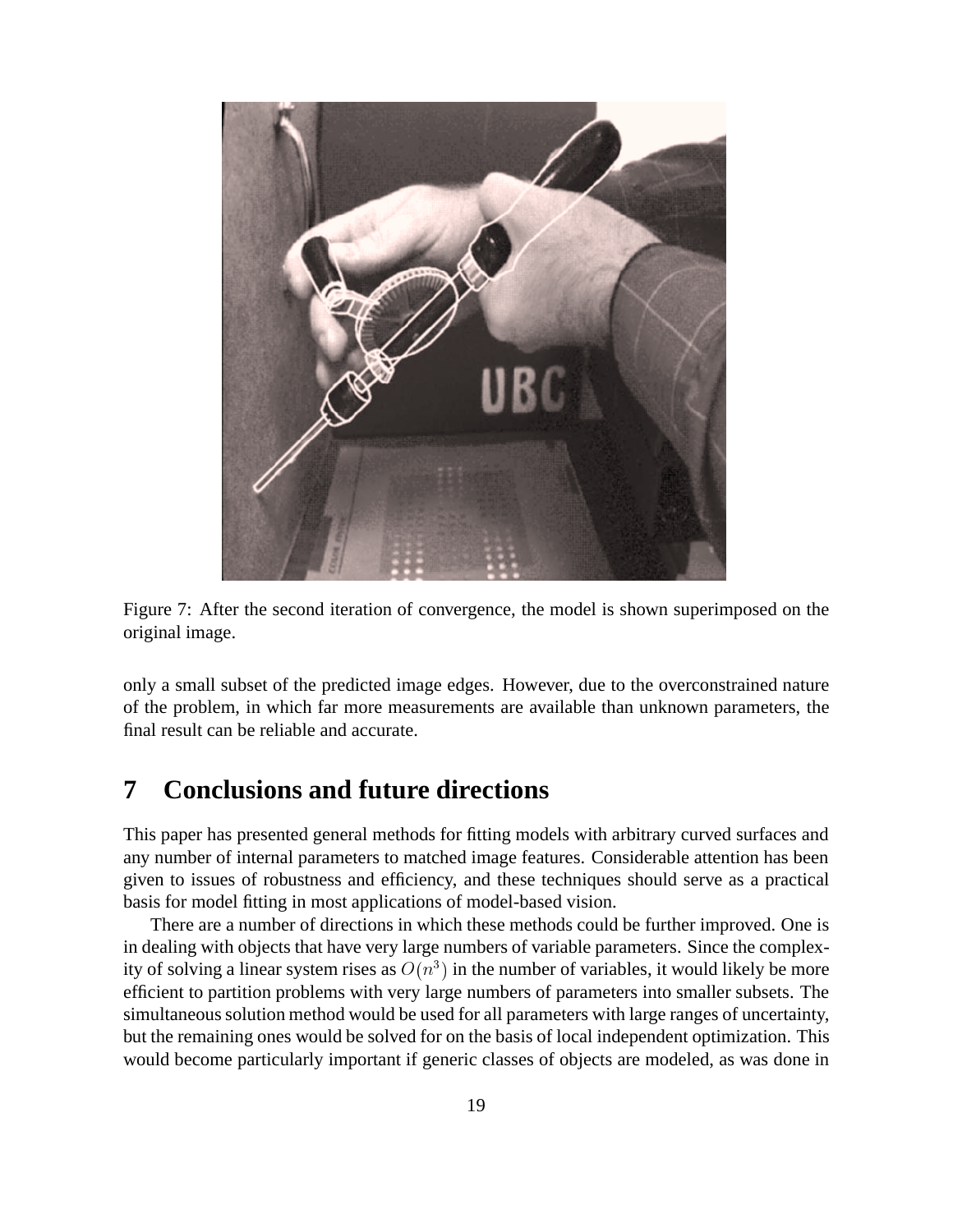the Acronym system [3], in which almost every dimension of the object is variable.

While this paper extends the modeling and parameter solving components of a vision system so that they can work with curved objects, there is still much research to be done regarding low-level curve segmentation and grouping. The author has developed some multi-scale curve smoothing methods [23] that would be suitable for the initial curve description, but much remains to be done at the level of grouping and indexing in order to produce a fully general system for recognition of curved objects. By making use of properties such as curvature, smoothness and higher-level groupings, it should be possible to make major gains in the reliability of matching.

## **References**

- [1] Binford, Thomas O., "Visual perception by computer," *IEEE Systems Science and Cybernetics Conference,* Miami (1971).
- [2] Bray, Alistair J., "Tracking objects using image disparities," *Image and Vision Computing,* **8,** 1 (1990), 4–9.
- [3] Brooks, Rodney A., "Symbolic reasoning among 3-D models and 2-D images," *Artificial Intelligence,* **17** (1981), 285-348.
- [4] Dhome, M., M. Richetin, J.T. Lapresté, and G. Rives, "Determination of the attitude of 3-D objects from a single perspective view," *IEEE PAMI,* **11,** 12 (1989), 1265–78.
- [5] Faugeras, O.D., and M. Hebert, "The representation, recognition and locating of 3-D objects," *The International Journal of Robotics Research,* **5,** 3 (1986), 27–52.
- [6] Fischler, Martin A. and Robert C. Bolles, "Random sample consensus: A paradigm for model fitting with applications to image analysis and automated cartography," *Communications of the ACM,* **24,** 6 (1981), 381-395.
- [7] Goad, Chris, "Special purpose automatic programming for 3D model-based vision," in *From Pixels to Predicates,* ed. Alex Pentland, (Ablex Publishing Co., 1986), 371-391.
- [8] Goldberg, Robert R., and David G. Lowe, "Verification of 3-D parametric models in 2-D image data," *Proc. of IEEE Workshop on Computer Vision,* Miami (November 1987), pp. 255-257.
- [9] Golub, Gene H., and Charles F. Van Loan, *Matrix Computations,* 2nd Edition, The Johns Hopkins University Press, Baltimore (1989).
- [10] Grimson, Eric, and Thomás Lozano-Pérez, "Model-based recognition and localization from sparse range or tactile data," *Int. Journal of Robotics Research,* **3** (1984), 3-35.
- [11] Haralick, R.M., H. Joo, C. Lee, X. Zhuang, V.G. Vaidya, and M.B. Kim, "Pose estimation from corresponding point data," *IEEE Trans. on Systems, Man and Cybernetics*, **19**, 6 (1989), 1426– 1446.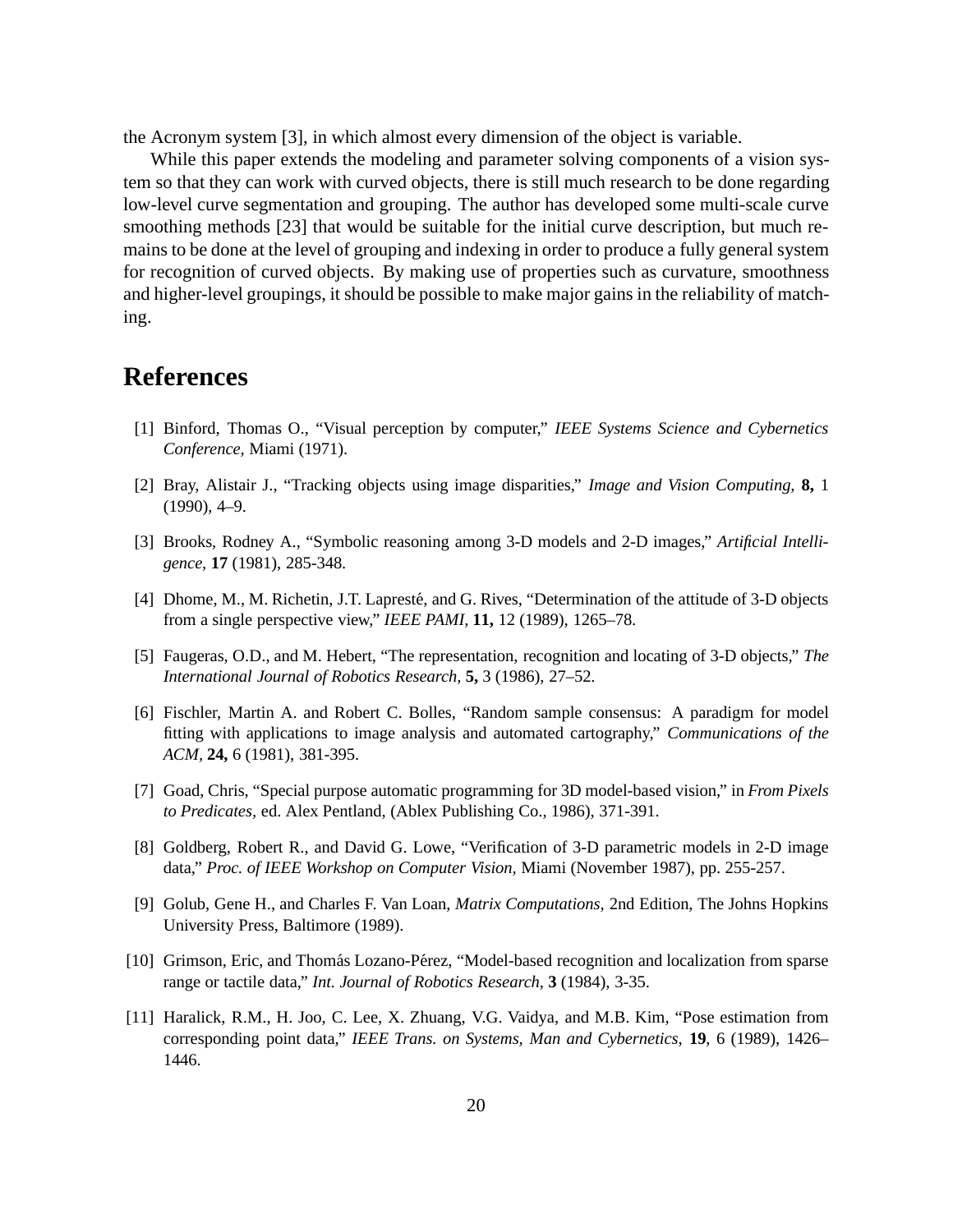- [12] Horaud, R., B. Conio, O. Leboulleux, and B. Lacolle, "An analytic solution for the perspective 4-point problem," *Proc. Conf. Computer Vision and Pattern Recognition,* San Diego (June 1989), 500–507.
- [13] Huttenlocher, Daniel P., and Shimon Ullman, "Object recognition using alignment," *Proc. First Int. Conf. on Computer Vision,* London, England (June 1987), 102–111.
- [14] Ishii, M., S. Sakane, M. Kakikura and Y. Mikami, "A 3-D sensor system for teaching robot paths and environments," *The International Journal of Robotics Research,* **6**, 2 (1987), pp. 45–59.
- [15] Kumar, Rakesh, "Determination of camera location and orientation," *Proc. DARPA Image Understanding Workshop,* Palo Alto, Calif. (1989), 870–879.
- [16] Lawson, Charles L., and Richard J. Hanson, *Solving Least Squares Problems,* Prentice-Hall, Englewood Cliffs, NJ (1974).
- [17] Levenberg, K., "A method for the solution of certain non-linear problems in least squares," *Quart. Appl. Math.,* **2** (1944), 164–168.
- [18] Liu, Y., T.S. Huang and O.D. Faugeras, "Determination of camera location from 2-D to 3-D line and point correspondences," *IEEE PAMI,* **12,** 1 (1990), 28–37.
- [19] Lowe, David G., "Solving for the parameters of object models from image descriptions," *Proc. ARPA Image Understanding Workshop* (College Park, MD, April 1980), 121–127.
- [20] Lowe, David G., *Perceptual Organization and Visual Recognition* (Boston, Mass: Kluwer Academic Publishers, 1985).
- [21] Lowe, David G., "Three-dimensional object recognition from single two-dimensional images," *Artificial Intelligence,* **31,** 3 (March 1987), 355-395.
- [22] Lowe, David G., "The viewpoint consistency constraint," *International Journal of Computer Vision,* **1,** 1 (1987), 57-72.
- [23] Lowe, David G., "Organization of smooth image curves at multiple scales," *International Journal of Computer Vision* **3**, 2 (June 1989), 119–130.
- [24] Marquardt, Donald W., "An algorithm for least-squares estimation of nonlinear parameters," *Journal. Soc. Indust. Applied Math.,* **11,** 2 (1963), 431–441.
- [25] Marr, David, and Ellen Hildreth, "Theory of edge detection," *Proc. Royal Society of London, B,* **207** (1980), 187-217.
- [26] McIvor, Alan M., "An analysis of Lowe's model-based vision system," *Proc. Fourth Alvey Vision Conference,* Univ. of Manchester (August 1988), 73–78.
- [27] Pentland, Alex P., "Perceptual organization and the representation of natural form," *Artificial Intelligence,* **28,** 3 (1986), 293-331.